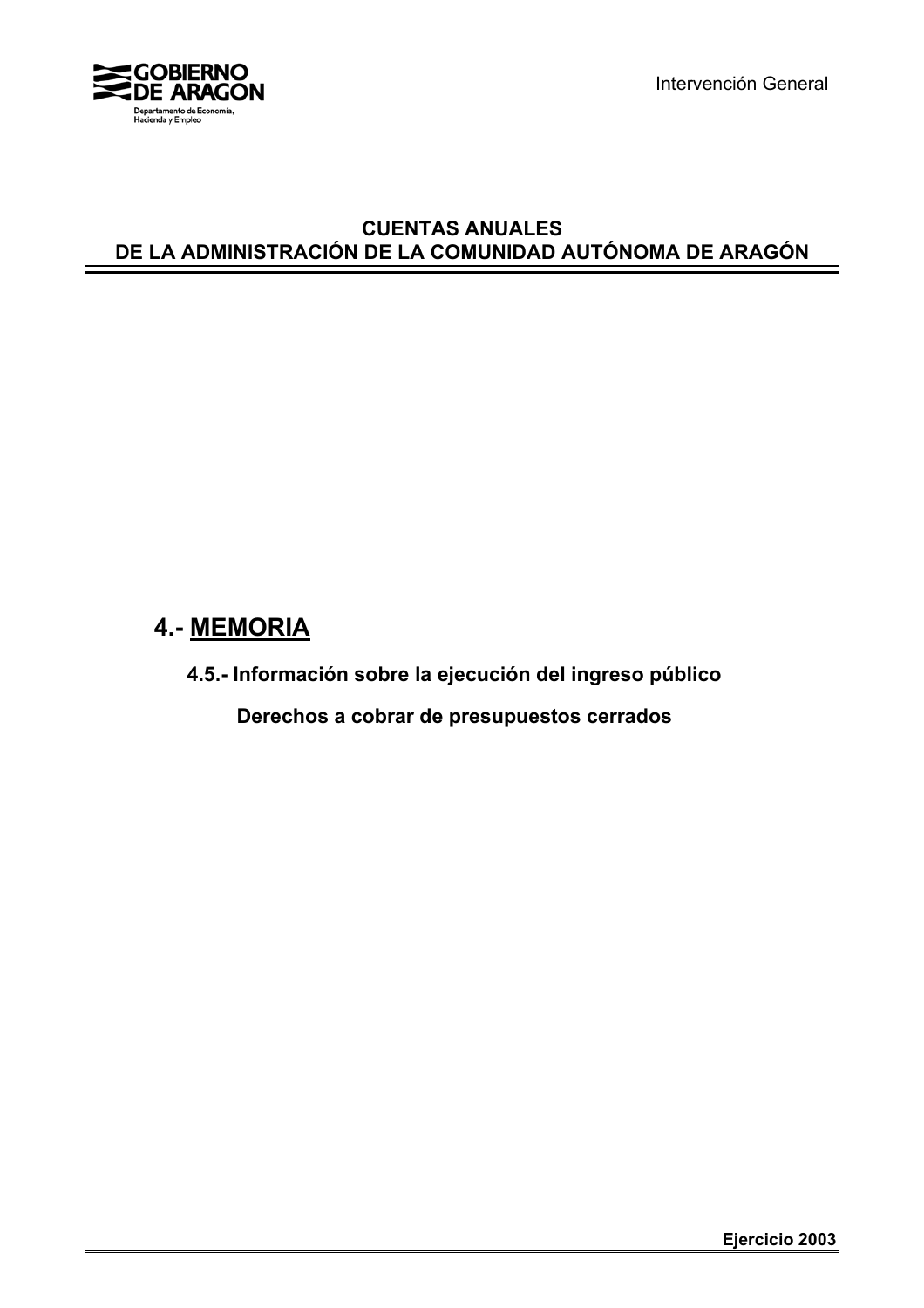|                                     |                                              | PENDIENTES DE         | RECTIFICACIONES<br>SALDO ENTRANTE   | DERECHOS ANULADOS          | <b>DERECHOS</b><br>PENDIENTES     |                  |
|-------------------------------------|----------------------------------------------|-----------------------|-------------------------------------|----------------------------|-----------------------------------|------------------|
| CLASIFICACION<br>ECONOMICA          | EXPLICACION                                  | COBRO A<br>1 DE ENERO |                                     | ANULACION<br>LIQUIDACIONES | APLAZAMIENTO Y<br>FRACCIONAMIENTO | COBRO<br>TOTALES |
| 11000                               | S/ADOUISICIONES POR HERENCIAS 14.155.880,86  |                       | $0,01-1.638.845,99$                 |                            | 0,00                              | 12.517.034,86    |
| 11001                               | RECARGO S/ADQUISICION DE BIENE               |                       | $11.305,67$ $0,00$ $4.445,09$       |                            | 0,00                              | 6.860,58         |
| 11003                               | DONACIONES                                   |                       | 1.436.635,58 2.567,89 64.106,12     |                            | 0,00                              | 1.375.097,35     |
|                                     | TOTAL CONCEPTO 110 IMPUESTO S/SUCESIONES Y D |                       | 15.603.822,11 2.567,88 1.707.397,20 |                            | 0,00                              | 13.898.992,79    |
| 11100                               | S/PATRIMONIO NETO DE PERSONAS                | 210.671,69            | 0,00                                | 32.585,95                  | 0,00                              | 178.085,74       |
|                                     | TOTAL CONCEPTO 111 IMPUESTO S/PATRIMONIO     | 210.671,69            | 0,00                                | 32.585,95                  | 0,00                              | 178.085,74       |
|                                     | TOTAL ARTICULO 11 S/CAPITAL                  | 15.814.493,80         | 2.567,88                            | 1.739.983,15               | 0.00                              | 14.077.078.53    |
| TOTAL CAPITULO 1 IMPUESTOS DIRECTOS |                                              | 15.814.493,80         | 2.567,88                            | 1.739.983,15               | 0.00                              | 14.077.078,53    |
| 20000                               | S/TRANSMISIONES PATR. ONEROSAS               | 14.595.002,08         | 3.005, 05                           | 1.153.072,24               | 0,00                              | 13.444.934,89    |
| 20001                               | S/OPERACIONES SOCIETARIAS                    | 159.645,27            | $0,01-$                             | 0,00                       | 0,00                              | 159.645,26       |
| 20002                               | S/TRANSMISIONES DE VEHICULOS                 | 2.512,46              | 0,00                                | 0,00                       | 0,00                              | 2.512,46         |
|                                     | TOTAL CONCEPTO 200 IMPUESTO S/TRANSMISIONES  | 14.757.159,81         | 3.005,04                            | 1.153.072,24               | 0,00                              | 13.607.092,61    |
| 20100                               | EFECTOS TIMBRADOS Y OTROS                    | 2.398.974,23          | 0,00                                | 399.203,53                 | 0,00                              | 1.999.770,70     |
|                                     | TOTAL CONCEPTO 201 INGRESOS S/ACTOS JURIDICO | 2.398.974,23          | 0,00                                | 399.203,53                 | 0,00                              | 1.999.770,70     |
|                                     | TOTAL ARTICULO 20 S/TRANSMISIONES PATRIMONI  | 17.156.134,04         | 3.005,04                            | 1.552.275,77               | 0.00                              | 15.606.863.31    |
| 22000                               | S/ ADOUISICIONES                             | 2.780,01              | 0,00                                | 0,00                       | 0,00                              | 2.780,01         |
| 22005                               | SOBRE DETERMINADOS MEDIOS DE T               | 2.544.362.98          | 0,00                                | 0.00                       | 0.00                              | 2.544.362,98     |
| 22009                               | MINORISTAS DE HIDROCARBUROS                  | 105.490,59            | 0,00                                | 0,00                       | 0,00                              | 105.490,59       |
|                                     | TOTAL CONCEPTO 220 IMPUESTOS ESPECIALES      | 2.652.633,58          | 0,00                                | 0,00                       | 0,00                              | 2.652.633,58     |
|                                     | TOTAL ARTICULO 22 SOBRE CONSUMOS ESPECÍFICO  | 2.652.633,58          | 0,00                                | 0,00                       | 0,00                              | 2.652.633,58     |
|                                     | TOTAL CAPITULO 2 IMPUESTOS INDIRECTOS        | 19.808.767.62         | 3.005,04                            | 1.552.275,77               | 0.00                              | 18.259.496.89    |
| 30106                               | CULTURA Y TURISMO                            | 9.034,68              |                                     | 0.00<br>0.00               | 0.00                              | 9.034.68         |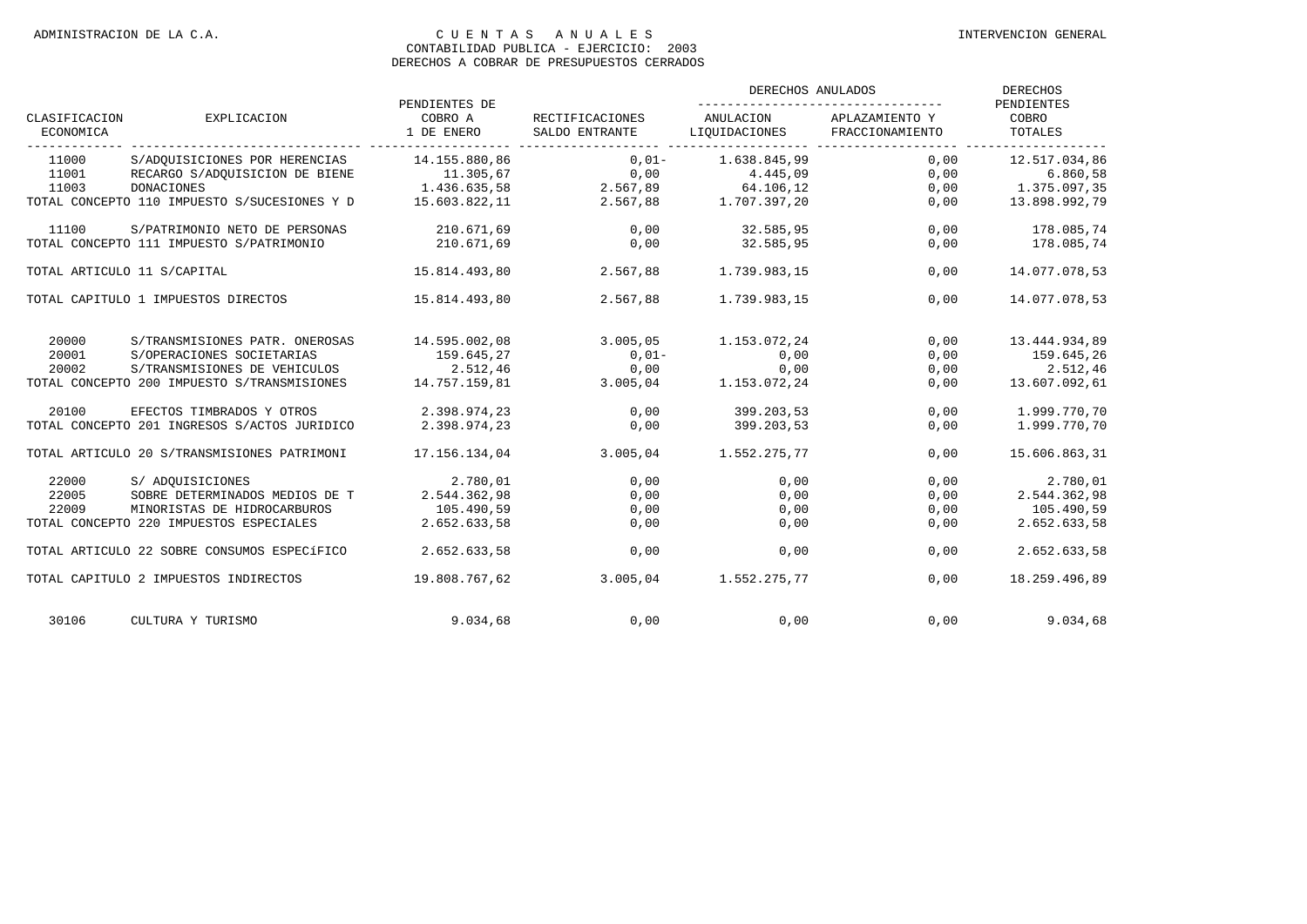|                            | EXPLICACION                                   | PENDIENTES DE         |                                   | DERECHOS ANULADOS          | DERECHOS<br>PENDIENTES            |                  |
|----------------------------|-----------------------------------------------|-----------------------|-----------------------------------|----------------------------|-----------------------------------|------------------|
| CLASIFICACION<br>ECONOMICA |                                               | COBRO A<br>1 DE ENERO | RECTIFICACIONES<br>SALDO ENTRANTE | ANULACION<br>LIOUIDACIONES | APLAZAMIENTO Y<br>FRACCIONAMIENTO | COBRO<br>TOTALES |
|                            | TOTAL CONCEPTO 301 VENTA DE PUBLICACIONES     | 9.034.68              | 0.00                              | 0.00                       | 0.00                              | 9.034.68         |
|                            | TOTAL ARTICULO 30 VENTA DE BIENES             | 9.034,68              | 0,00                              | 0,00                       | 0,00                              | 9.034,68         |
| 31000                      | SUSCRIPCION Y VENTA B.O.A.                    | 51.114,97             | 0.00                              | 0,00                       | 0,00                              | 51.114,97        |
| 31001                      | ANUNCIOS B.O.A.                               | 879,49                | 0,00                              | 650,44                     | 0,00                              | 229,05           |
|                            | TOTAL CONCEPTO 310 BOLETIN OFICIAL DE ARAGON  | 51.994,46             | 0,00                              | 650,44                     | 0,00                              | 51.344,02        |
| 31201                      | CARTOGRAFIA                                   | 19.894,05             | 0,00                              | 0,00                       | 0,00                              | 19.894,05        |
|                            | TOTAL CONCEPTO 312 PRESIDENCIA Y RELACIONES   | 19.894.05             | 0.00                              | 0.00                       | 0.00                              | 19.894.05        |
| 31400                      | INSTITUTO TECNOLOGICO DE ARAGO                | 39.286,96             | 0,00                              | 0,00                       | 0,00                              | 39.286,96        |
| 31401                      | SERVICIO PROMOCION INDUSTRIAL                 | 14,52                 | 0,00                              | 0.00                       | 0,00                              | 14,52            |
|                            | TOTAL CONCEPTO 314 INDUSTRIA COMERCIO Y DESA  | 39.301,48             | 0,00                              | 0,00                       | 0,00                              | 39.301,48        |
| 31500                      | HOSPITALES Y DISPENSARIOS                     | 653,07                | 0.00                              | 0.00                       | 0.00                              | 653,07           |
|                            | TOTAL CONCEPTO 315 SANIDAD, CONSUMO Y BIENEST | 653,07                | 0,00                              | 0,00                       | 0,00                              | 653,07           |
| 31602                      | RESIDENCIAS                                   | 4.939.67              | 0.00                              | 0.00                       | 0.00                              | 4.939.67         |
| 31603                      | <b>ALBERGUES</b>                              | 15.235,08             | 0,00                              | 0,00                       | 0,00                              | 15.235,08        |
| 31607                      | CUOTAS ALUMNOS ESCUELAS I.F.A.                | 0,17                  | 0,00                              | 0,00                       | 0,00                              | 0,17             |
|                            | TOTAL CONCEPTO 316 DE EDUCACION Y CIENCIA Y   | 20.174,92             | 0,00                              | 0,00                       | 0,00                              | 20.174,92        |
| 31701                      | LABORATORIOS                                  | 12,08                 | 0.00                              | 0.00                       | 0.00                              | 12,08            |
|                            | TOTAL CONCEPTO 317 OBRAS PUBLICAS, URBANISMO  | 12,08                 | 0,00                              | 0,00                       | 0,00                              | 12,08            |
|                            | TOTAL ARTICULO 31 PRESTACIONES DE SERVICIOS   | 132.030,06            | 0.00                              | 650,44                     | 0.00                              | 131.379.62       |
| 32000                      | S/ESPECTACULOS                                | 1.321,98              | 0,00                              | 0,00                       | 0,00                              | 1.321,98         |
| 32001                      | AUTORIZACIONES DE JUEGO                       | 586,56                | 0,00                              | 0.00                       | 0,00                              | 586,56           |
|                            | TOTAL CONCEPTO 320 PRESIDENCIA Y RELACIONES   | 1.908,54              | 0,00                              | 0,00                       | 0,00                              | 1.908,54         |
| 32100                      | TASA LABORATORIOS                             | 14.823,76             | 0,00                              | 0,00                       | 0,00                              | 14.823,76        |
| 32101                      | LABORATORIO                                   | 11.933,94             | 0,00                              | 0,00                       | 0,00                              | 11.933.94        |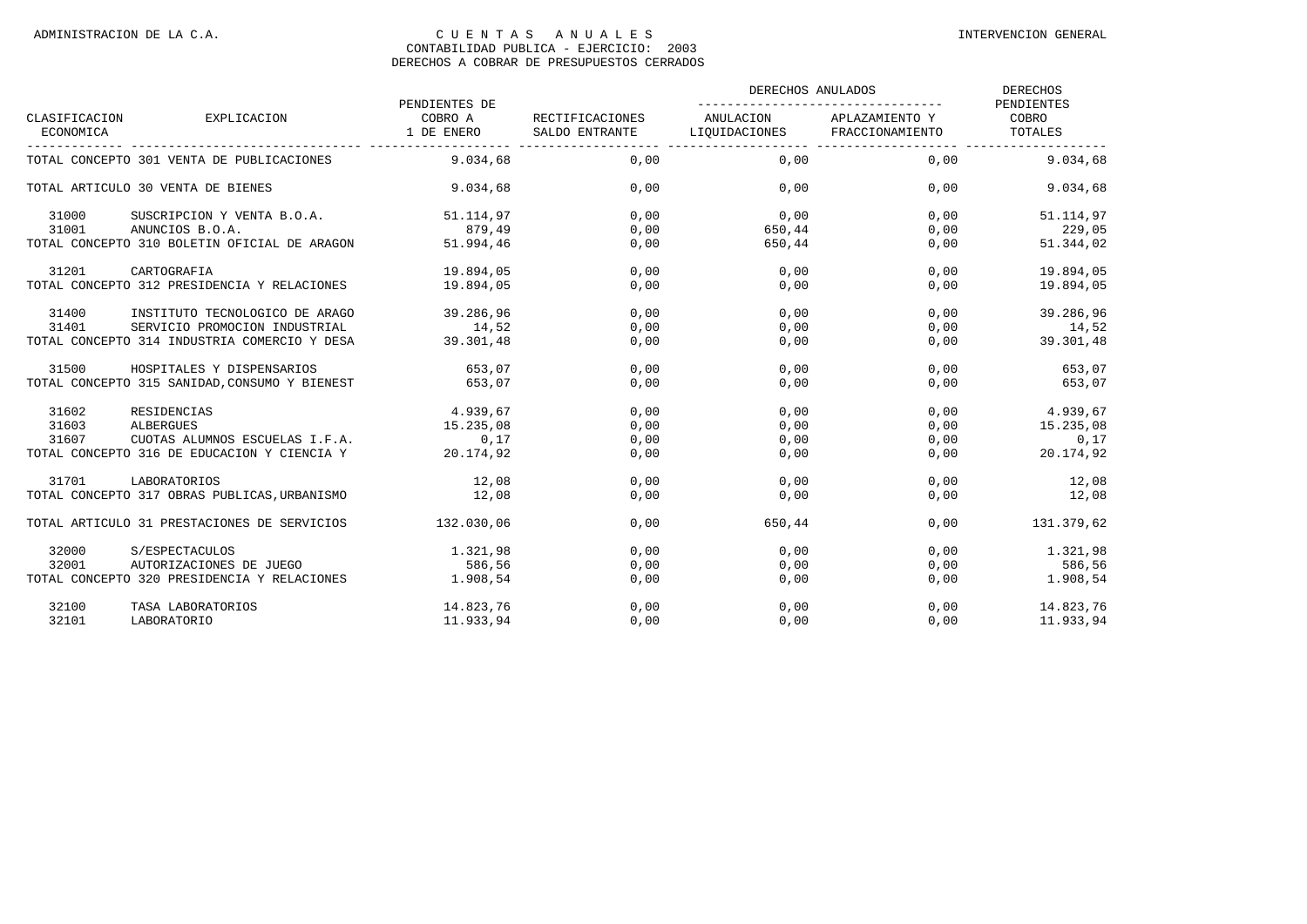|                            |                                               |                           |                                                                            | DERECHOS ANULADOS | DERECHOS<br>PENDIENTES         |                              |  |
|----------------------------|-----------------------------------------------|---------------------------|----------------------------------------------------------------------------|-------------------|--------------------------------|------------------------------|--|
| CLASIFICACION<br>ECONOMICA | EXPLICACION                                   | PENDIENTES DE<br>COBRO A  | RECTIFICACIONES<br>1 DE ENERO SALDO ENTRANTE LIOUIDACIONES FRACCIONAMIENTO |                   | ANULACION APLAZAMIENTO Y COBRO | TOTALES                      |  |
| 32102                      | 01 DIRECCION E INSPECCION DE O                | 182.254,17                | 0.00                                                                       | 0.00              |                                | $0,00$ 182.254,17            |  |
| 32103                      | TASA 03 SERVS. ADVOS., INFORM 5.057,59        |                           | 0.00                                                                       | 0.00              |                                | $0,00$ 5.057,59              |  |
| 32104                      | 06 ACTUACIONES VVDA.PROTEGIDA                 | 2.560,98                  | 0,00                                                                       | 0,00              |                                | 0,00<br>2.560,98             |  |
| 32105                      | TASA 05 ORDENACION TRANSPORTE                 | 1.075, 27                 | 0,00                                                                       | 0,00              |                                | 0,00<br>1.075,27             |  |
| 32106                      | TASA 06 ACTUACIONES EN MATERIA                | 13.277,14                 | 0,00                                                                       | 0,00              | 0,00                           | 13.277,14                    |  |
| 32107                      | TASA 07 SERVC.DE EXPEDICION CE                | 1.196,11                  | 0,00                                                                       | 27,75             | 0,00                           | 1.168,36                     |  |
| 32108                      | TASA 08 OCUPACION DE TERRENOS                 | 1.005,60                  | 0,00                                                                       | 0,00              | 0,00                           | 1.005,60                     |  |
| 32109                      | 05 ORDENACION TRANSPORTE TERRE                | 77,17                     | 0,00                                                                       | 0,00              | 0,00                           | 77,17                        |  |
|                            | TOTAL CONCEPTO 321 OBRAS PUBLICAS, URBANISMO  | 77 , 17<br>233 . 261 , 73 | 0,00                                                                       | 27,75             |                                | $0,00$<br>0,00<br>233.233.98 |  |
| 32200                      | 09 SERV. FACULT. INDUST. AGRICOLA             | 14.658,60                 | 0,00                                                                       | 0,00              |                                | $0,00$ 14.658,60             |  |
| 32201                      | 17 SERV.DE MONTES Y APROVECHAM                | 1.006,89                  | 0,00                                                                       | 0,00              | 0,00                           | 1.006,89                     |  |
| 32202                      | 16 EXPEDICION LICENCIAS YPERMI                | 537,34                    | 0,00                                                                       | 0,00              | 0,00                           | 537,34                       |  |
| 32204                      | 10 SERV. FACULTATIVOS AGRONOMIC               | 17.103,16                 | 0,00                                                                       | 0,00              | 0,00                           | 17.103,16                    |  |
| 32205                      | 11 SERV. FACULTATIVOS VETERINAR               | 169.064,32                | 109,83                                                                     | 0,00              | 0,00                           | 169.174,15                   |  |
| 32206                      | TASA 21.13 PERMISOS DE PESCA                  | 439,45                    | 0,00                                                                       | 0,00              | 0,00                           | 439,45                       |  |
| 32207                      | TASA 21.14 PERSONAL FACULTATIV                | 50.284, 24                | 0,00                                                                       | 0,00              | 0,00                           | 50.284,24                    |  |
| 32209                      | TASA 09 SERV. FACULTATIVOS S/ 0               | 1.253,06                  | 0,00                                                                       | 0,00              | 0,00                           | 1.253,06                     |  |
| 32211                      | TASA 11 SERV. FACULTATIVOS VETE               | 33,56                     | 0,00                                                                       | 0,00              | 0,00                           | 33,56                        |  |
| 32216                      | TASA 16 EXPED.LICENCIAS Y PERM                | $33,56$<br>185.389,03     | 184.797,29-                                                                | $0,00$            | 0,00                           | 591,74                       |  |
| 32217                      | TASA 17 SERV. MONTES Y APROV. FO              | 379.484,81                | 0.00                                                                       | 54,09             | 0,00                           | 91,74<br>379.430,72          |  |
|                            | TOTAL CONCEPTO 322 AGRICULTURA Y MEDIO AMBIE  | 819.254,46                | $184.687,46-$                                                              | 54,09             | 0,00                           | 634.512,91                   |  |
| 32300                      | TASA 20.01 SERVICIOS INDUSTRIA                | 193.526,69                | 0,00                                                                       | 0.00              | 0,00                           | 193.526,69                   |  |
|                            | TOTAL CONCEPTO 323 SANIDAD, CONSUMO Y BIENEST | 193.526,69                | 0,00                                                                       | 0,00              | 0,00                           | 193.526,69                   |  |
| 32400                      | 13 SERV. SANITARIOS                           | 17.397.72                 | 0,00                                                                       | 0,00              | 0,00                           | 17.397,72                    |  |
|                            | TOTAL CONCEPTO 324 SANIDAD, CONSUMO Y BIENEST | 17.397.72                 | 0,00                                                                       | 0,00              | 0,00                           | 17.397,72                    |  |
| 32502                      | MAQUINAS RECREATIVAS                          | 38.150,02                 | $0,01-$                                                                    | 0,00              |                                | 0,00<br>38.150,01            |  |
| 32505                      | SERV. ADVO. JUEGOS Y APUESTAS                 | 2.627.39                  | 0,00                                                                       | 0,00              | 0,00                           | 2.627.39                     |  |
|                            | TOTAL CONCEPTO 325 TASA FISCAL S/ EL JUEGO    | 40.777.41                 | $0.01-$                                                                    | 0,00              | 0,00                           | 40.777,40                    |  |
| 32625                      | TASA SERVICIOS REGISTRO TERRIT                | 4.381,31                  | 0,00                                                                       | 0,00              | 0,00                           | 4.381,31                     |  |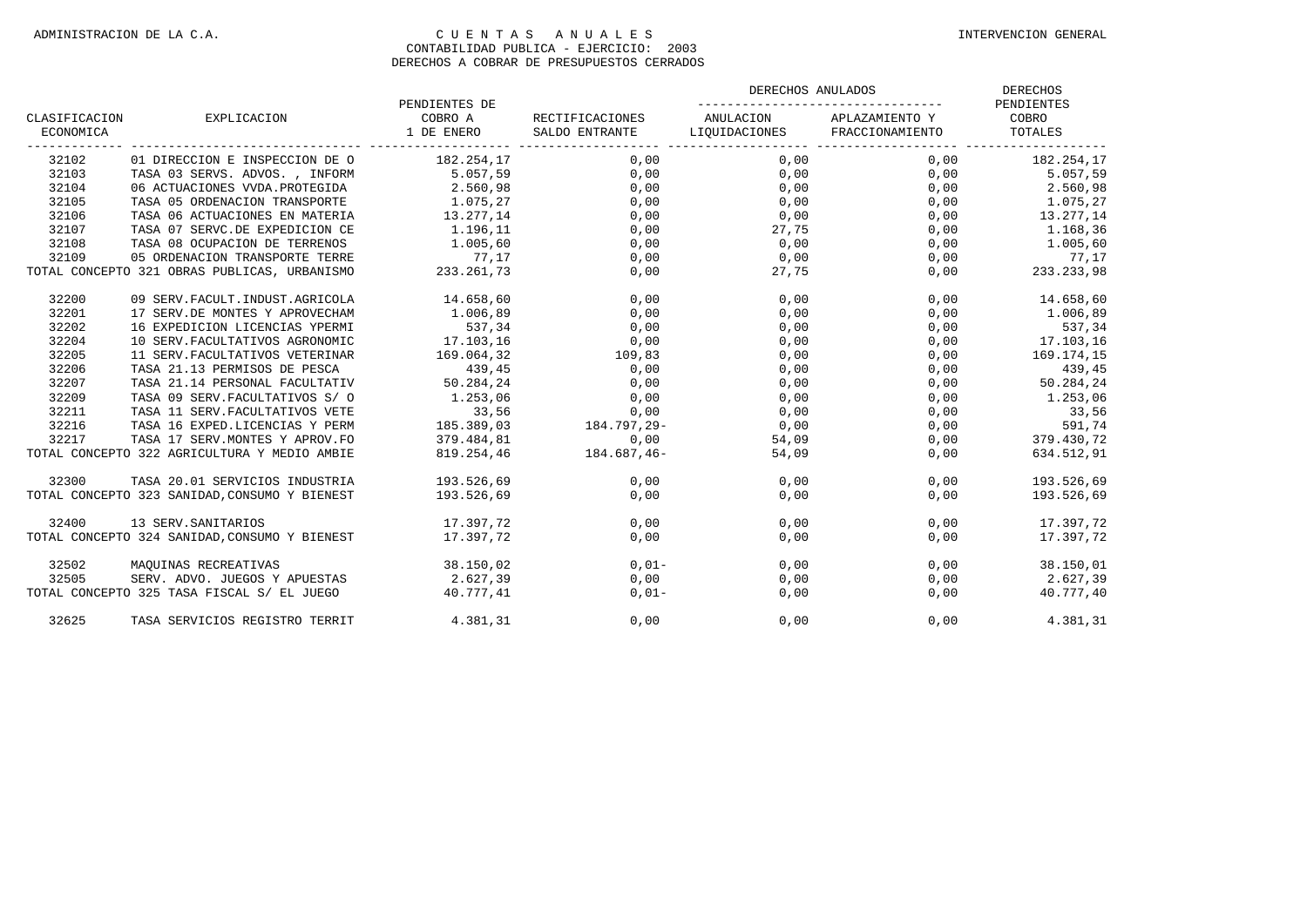|                            |                                              | PENDIENTES DE         |                                   | DERECHOS ANULADOS             | DERECHOS<br>PENDIENTES   |                  |
|----------------------------|----------------------------------------------|-----------------------|-----------------------------------|-------------------------------|--------------------------|------------------|
| CLASIFICACION<br>ECONOMICA | EXPLICACION                                  | COBRO A<br>1 DE ENERO | RECTIFICACIONES<br>SALDO ENTRANTE | LIQUIDACIONES FRACCIONAMIENTO | ANULACION APLAZAMIENTO Y | COBRO<br>TOTALES |
|                            | TOTAL CONCEPTO 326 DE EDUCACION Y CIENCIA    | 4.381.31              | 0,00                              | 0.00                          | 0.00                     | 4.381.31         |
| 32700                      | 14 SERV.ORDEN.INDUST.ENERGETIC               | 128.362,27            | 0,00                              | 0,00                          | 0,00                     | 128.362,27       |
| 32714                      | TASA 14 SERV.ORD.ACTIVID.IND.E               | 827.920.54            | 0,00                              | 16.590,59                     | 0,00                     | 811.329,95       |
|                            | TOTAL CONCEPTO 327 DE INDUSTRIA COMERCIO Y D | 956.282,81            | 0,00                              | 16.590.59                     | 0,00                     | 939.692,22       |
| 32901                      | TASA 01 DIRECCION E INSPECCION               | 555.696,35            | 1.374,58                          | 12.528,11                     | 0,00                     | 544.542,82       |
| 32903                      | TASA 03 SERV. ADMVOS. REDAC. INFO            | 38.342,10             | 638,12                            | 911,60                        | 0,00                     | 38.068,62        |
|                            | TOTAL CONCEPTO 329 VARIOS DEPARTAMENTOS      | 594.038,45            | 2.012,70                          | 13.439.71                     | 0,00                     | 582.611,44       |
|                            | TOTAL ARTICULO 32 OTRAS TASAS                | 2.860.829.12          | 182.674,77-                       | 30.112,14                     | 0.00                     | 2.648.042.21     |
| 33200                      | PRECIOS PUBLICOS-LABORATORIO D               | 283,98                | 0,00                              | 0,00                          | 0,00                     | 283,98           |
| 33201                      | PRECIOS PUBLICOS-LABORATORIO A               | 7.906,96              | 0,00                              | 431,82                        | 0,00                     | 7.475,14         |
| 33202                      | PRECIOS PÚBLICOS - CENSYRA                   | 710,40                | 0,00                              | 0,00                          | 0,00                     | 710,40           |
| 33203                      | PRECIOS PÚBLICOS - CENTRO TECN               | 844,55                | 0,00                              | 0,00                          | 0,00                     | 844,55           |
|                            | TOTAL CONCEPTO 332 PRECIOS PÚBLICOS          | 9.745.89              | 0,00                              | 431,82                        | 0,00                     | 9.314,07         |
|                            | TOTAL ARTICULO 33 PRECIOS PÚBLICOS           | 9.745.89              | 0.00                              | 431,82                        | 0.00                     | 9.314.07         |
| 37002                      | MAOUINAS RECREATIVAS                         | 1.210.666,98          | 0,00                              | 7.300,00                      | 0.00                     | 1.203.366,98     |
|                            | TOTAL CONCEPTO 370 TASA FISCAL S/ EL JUEGO   | 1.210.666.98          | 0,00                              | 7.300,00                      | 0.00                     | 1.203.366,98     |
|                            | TOTAL ARTICULO 37 TASA FISCAL S/ EL JUEGO    | 1.210.666,98          | 0.00                              | 7.300,00                      | 0.00                     | 1.203.366,98     |
| 38000                      | VARIOS                                       | 147.535,49            | 0,00                              | 0,00                          | 0,00                     | 147.535,49       |
|                            | TOTAL CONCEPTO 380 DE EJERCICIOS CERRADOS    | 147.535.49            | 0,00                              | 0,00                          | 0,00                     | 147.535,49       |
| 38101                      | ECONOMIA, HACIENDA Y EMPLEO                  | 1.188,60              | 0.00                              | 0,00                          | 0,00                     | 1.188,60         |
|                            | TOTAL CONCEPTO 381 DE PRESUPUESTO CORRIENTE  | 1.188,60              | 0,00                              | 0,00                          | 0,00                     | 1.188,60         |
|                            | TOTAL ARTICULO 38 REINTEGRO                  | 148.724,09            | 0,00                              | 0.00                          | 0.00                     | 148.724,09       |
| 39500                      | OBRAS PUBLICAS, URBANISMO Y TRA              | 116.035,96            | 0,00                              | 1.500,00                      | 0,00                     | 114.535,96       |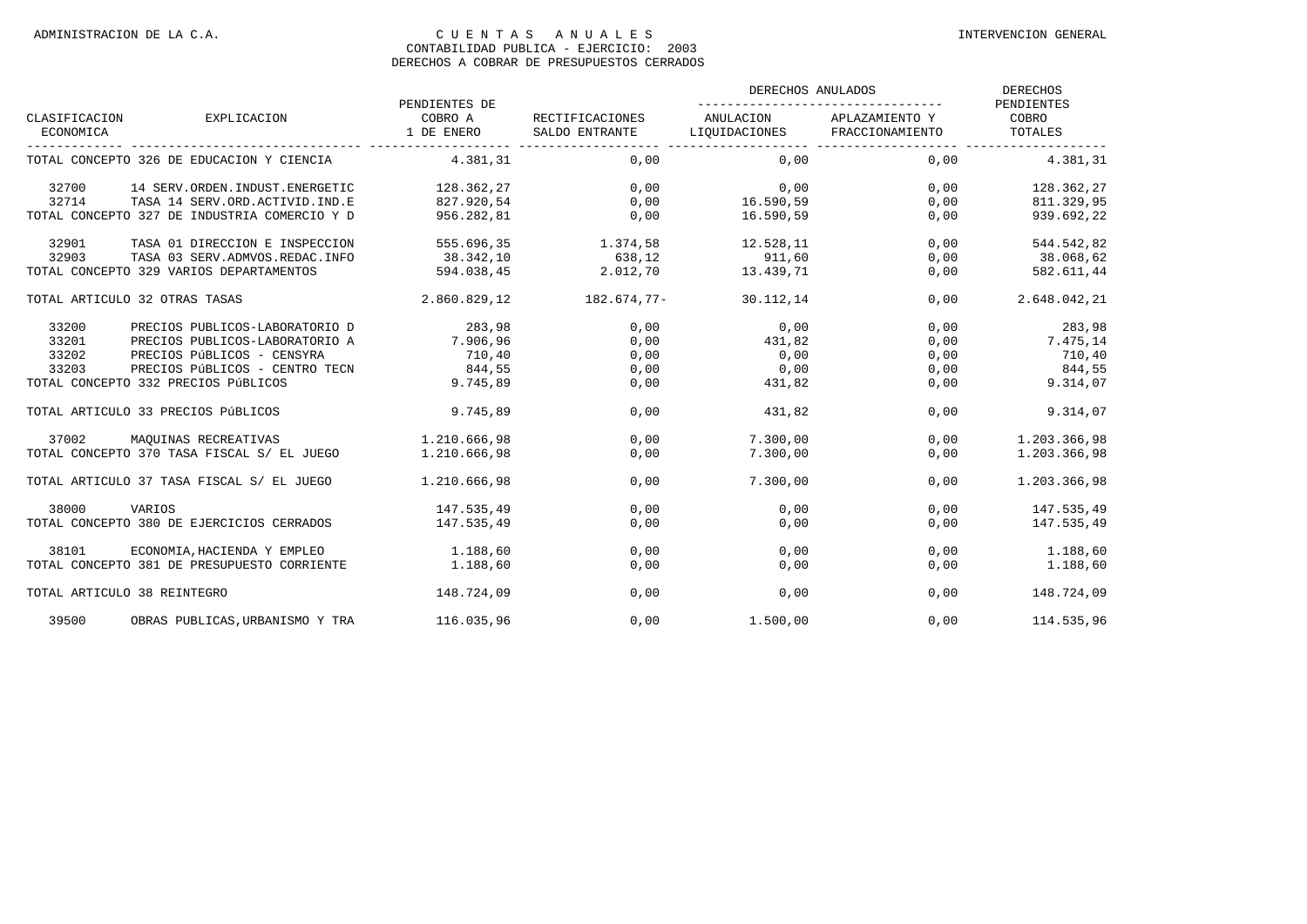|                            |                                                               |                                        |                                   | DERECHOS ANULADOS                          | DERECHOS             |                        |
|----------------------------|---------------------------------------------------------------|----------------------------------------|-----------------------------------|--------------------------------------------|----------------------|------------------------|
| CLASIFICACION<br>ECONOMICA | EXPLICACION                                                   | PENDIENTES DE<br>COBRO A<br>1 DE ENERO | RECTIFICACIONES<br>SALDO ENTRANTE | ANULACION<br>LIQUIDACIONES FRACCIONAMIENTO | APLAZAMIENTO Y COBRO | PENDIENTES<br>TOTALES  |
| 39501                      | ECONOMIA, HACIENDA Y EMPLEO 645.197,55                        |                                        | $0,00$ $7.214,63$                 |                                            |                      | 0,00 637.982,92        |
| 39502                      | OBRAS PUBLICAS, URBANISMO Y TRA $1.339.231,79$ 0,00 32.973,05 |                                        |                                   |                                            |                      | $0,00$ 1.306.258,74    |
| 39503                      | AGRICULTURA                                                   | 205.624,76                             |                                   | 0,00 450,76                                | 0,00                 | 205.174,00             |
| 39504                      | INDUSTRIA, COMERCIO Y TURISMO 939.718,24                      |                                        |                                   | $0,00$ 3.005,07                            | 0,00                 | 936.713,17             |
| 39505                      | SANIDAD, CONSUMO Y BIENESTAR S                                | 187.280,56                             |                                   |                                            | 0,00                 | 187.280,56             |
| 39506                      | CULTURA Y TURISMO                                             | 75.307,13                              | $0.01-$                           | $0,00$<br>$0,01$ -<br>$1.202,02$           | 0,00                 | 74.105,10              |
| 39507                      | EDUCACION Y CIENCIA                                           | 4.657,83                               | 0,00                              |                                            | 0,00                 |                        |
| 39508                      | MEDIO AMBIENTE                                                | 1.057,05<br>157.938,16                 | 0,00                              | $0,00$<br>60,10                            | 0,00                 | 4.657,83<br>157.878,06 |
| 39509                      | OTROS                                                         | 7.476,57                               | 0,00                              | 0,00                                       | 0,00                 | 7.476,57               |
| 39510                      | OTROS                                                         | 13.703,10                              | 0,00                              |                                            | 0,00                 | 13.703,10              |
|                            | TOTAL CONCEPTO 395 MULTAS Y SANCIONES 3.692.171,65            |                                        | $0,01-$                           | $0,00$<br>0,00<br>46.405,63                | 0,00                 | 3.645.766,01           |
| 39802                      | INTERESES DE DEMORA                                           | 339.300,40                             |                                   | $0,00$ 138.322,22                          | 0,00                 | 200.978,18             |
|                            | TOTAL CONCEPTO 398 RECARGO DE APREMIO Y DEMO                  | 339.300,40                             | 0,00                              | 138.322,22                                 | 0,00                 | 200.978,18             |
|                            | TOTAL ARTICULO 39 OTROS INGRESOS                              | 4.031.472,05                           | $0.01-$                           | 184.727.85                                 | 0.00                 | 3.846.744,19           |
|                            | TOTAL CAPITULO 3 TASAS Y OTROS INGRESOS 8.402.502,87          |                                        | 182.674,78-                       | 223.222,25                                 | 0,00                 | 7.996.605,84           |
| 40006                      | TRANSFERENCIAS UNIVERSIDAD                                    | 8.113.663.41                           | 0.00                              | 0.00                                       | 0.00                 | 8.113.663,41           |
|                            | TOTAL CONCEPTO 400 INGRESOS DEL ESTADO FINAN                  | 8.113.663,41                           | 0,00                              | 0,00                                       | 0,00                 | 8.113.663,41           |
| 40110                      | ECONOMIA, HACIENDA Y EMPLEO 503.021, 48                       |                                        | 0,00                              | 0.00                                       | 0.00                 | 503.021,48             |
|                            | TOTAL CONCEPTO 401 SERVICIOS TRANSFERIDOS                     | 503.021,48                             | 0,00                              | 0,00                                       | 0,00                 | 503.021,48             |
| 40401                      | GUARDERIAS INFANTILES                                         | 315.310,76                             | 0,00                              | 0,00                                       | 0,00                 | 315.310,76             |
| 40403                      | PENSIONES ANCIANOS Y ENFERMOS                                 | 91.864,31                              | 0,00                              | 0,00                                       | 0,00                 | 91.864,31              |
| 40405                      | PLAN DESARROLLO GITANO                                        | 32.184,18                              | 0,00                              | 0,00                                       | 0,00                 | 32.184,18              |
| 40406                      | PREST. BASICAS SERV. SOCIALES 1.573.156,63                    |                                        | 0,00                              | 0,00                                       | 0,00                 | 1.573.156,63           |
| 40407                      | PLAN GERONTOLOGICO                                            | 615.575,23                             | 0,00                              | 0,00                                       | 0,00                 | 615.575,23             |
| 40408                      | PREVENCION MALOS TRATOS INFANC                                | 46.542,17                              | 0,00                              | 0,00                                       | 0,00                 | 46.542,17              |
| 40409                      | ERRADICACION DE LA POBREZA                                    | 53.714,63<br>77.021,93                 | 0,00                              | 0,00                                       | 0,00                 | 53.714,63              |
| 40410                      | PLAN INTEGRAL PERSONAS DISCAPA                                |                                        | 0,00                              | 0,00                                       | 0,00                 | 77.021,93              |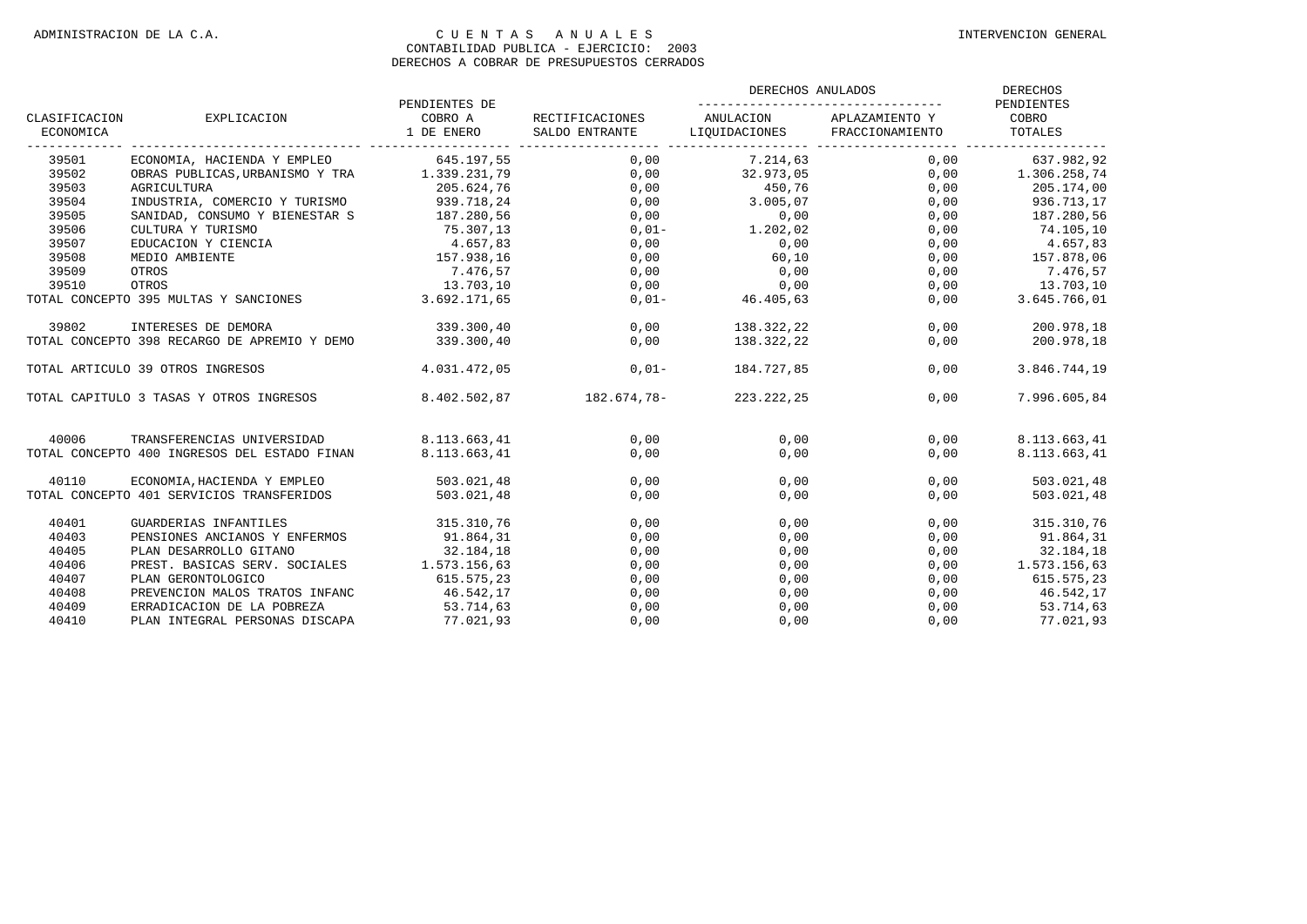|                            |                                               | PENDIENTES DE         | RECTIFICACIONES<br>SALDO ENTRANTE LIQUIDACIONES FRACCIONAMIENTO | DERECHOS ANULADOS | <b>DERECHOS</b><br>PENDIENTES |                  |
|----------------------------|-----------------------------------------------|-----------------------|-----------------------------------------------------------------|-------------------|-------------------------------|------------------|
| CLASIFICACION<br>ECONOMICA | EXPLICACION                                   | COBRO A<br>1 DE ENERO |                                                                 | ANULACION         | APLAZAMIENTO Y                | COBRO<br>TOTALES |
| 40411                      | APOYO A FAMILIAS MONOPARENTALE                | 19.756,44             | 0,00                                                            | 0,00              |                               | $0,00$ 19.756,44 |
| 40412                      | FAMILIAS DESFAVORECIDAS                       | 135.993,76            | 0,00                                                            | 0,00              | 0,00                          | 135.993,76       |
| 40414                      | ORIENTACION FAMILIAR                          | 42.283,72             | 0,00                                                            | 0,00              | 0,00                          | 42.283,72        |
| 40415                      | VIOLENCIA FAMILIAR                            | 20.915,22             | 0,00                                                            | 0,00              | 0,00                          | 20.915,22        |
| 40416                      | MENORES INFRACTORES                           | 23.194,65             | 0,00                                                            | 0,00              | 0,00                          | 23.194,65        |
| 40419                      | PLAN INTEGRACION SOCIAL INMIGR 58.896,31      |                       | 0,00                                                            | 0,00              | 0,00                          | 58.896,31        |
|                            | TOTAL CONCEPTO 404 SUBV. TRABAJO Y ASUNTOS SO | 3.106.409,94          | 0,00                                                            | 0,00              | 0,00                          | 3.106.409,94     |
| 40503                      | PREV. Y CONTROL HIDATIDOSIS                   | 85.575.93             | 0,00                                                            | 0,00              | 0,00                          | 85.575,93        |
|                            | TOTAL CONCEPTO 405 SUBVENCIONES SANIDAD Y CO  | 85.575,93             | 0,00                                                            | 0,00              | 0,00                          | 85.575,93        |
| 40708                      | OTRAS SUBV. EDUCACION CIENCIA                 | 72.121,56             | 0,00                                                            | 0,00              | 0,00                          | 72.121,56        |
|                            | TOTAL CONCEPTO 407 SUBV. EDUCACION Y CIENCIA, | 72.121.56             | 0,00                                                            | 0,00              | 0,00                          | 72.121,56        |
| 40900                      | FORMACION CONTINUA                            | 0, 23                 | 0,00                                                            | 0,00              | 0,00                          | 0,23             |
|                            | TOTAL CONCEPTO 409 OTRAS SUBV.DE AA.PP.       | 0, 23                 | 0,00                                                            | 0,00              | 0,00                          | 0,23             |
|                            | TOTAL ARTICULO 40 DEL ESTADO                  | 11.880.792.55         | 0.00                                                            | 0.00              | 0.00                          | 11.880.792,55    |
| 41105                      | PROMOC.EMPLEO SALUD PUBLICA                   | 8.733,61              | 0,00                                                            | 0,00              | 0,00                          | 8.733,61         |
|                            | TOTAL CONCEPTO 411 SERVICIO ARAGONES DE SALU  | 8.733,61              | 0,00                                                            | 0,00              | 0,00                          | 8.733,61         |
| 41908                      | OTRAS SUBV. CORRIENTES                        | 10.292.33             | 0,00                                                            | 0,00              | 0,00                          | 10.292,33        |
|                            | TOTAL CONCEPTO 419 OTROS ORGANISMOS AUTONOMO  | 10.292.33             | 0,00                                                            | 0,00              | 0.00                          | 10.292,33        |
|                            | TOTAL ARTICULO 41 ORGANISMOS AUTONOMOS ADMI   | 19.025,94             | 0,00                                                            | 0,00              | 0,00                          | 19.025,94        |
| 46000                      | DIPUTACION PROV. DE HUESCA                    | 3.976.065,37          | 0.00                                                            | 0.00              | 0,00                          | 3.976.065.37     |
|                            | TOTAL CONCEPTO 460 DE DIPUTACIONES            | 3.976.065.37          | 0,00                                                            | 0,00              | 0,00                          | 3.976.065,37     |
|                            | TOTAL ARTICULO 46 DE CORPORACIONES LOCALES    | 3.976.065,37          | 0,00                                                            | 0,00              | 0,00                          | 3.976.065,37     |
| 49100                      | AGRICULTURA (PAC)                             | 482.318,44            | 0,00                                                            | 0,00              | 0.00                          | 482.318,44       |
|                            | TOTAL CONCEPTO 491 FEOGA- SECCION GARANTIA    | 482.318.44            | 0.00                                                            | 0.00              | 0.00                          | 482.318.44       |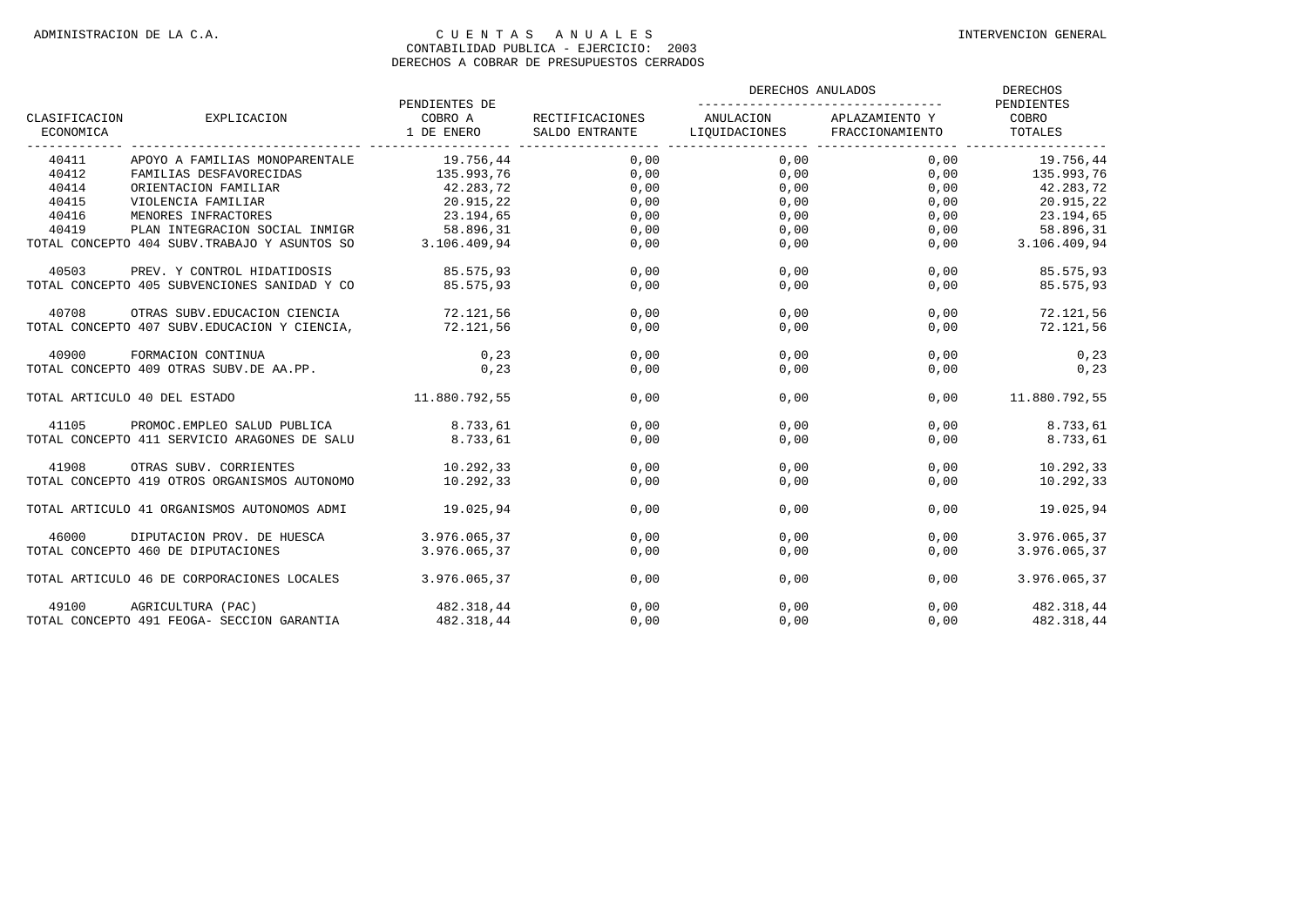|                                |                                                          |                                        |                                   | DERECHOS ANULADOS                          | <b>DERECHOS</b> |                                |  |
|--------------------------------|----------------------------------------------------------|----------------------------------------|-----------------------------------|--------------------------------------------|-----------------|--------------------------------|--|
| CLASIFICACION<br>ECONOMICA     | EXPLICACION                                              | PENDIENTES DE<br>COBRO A<br>1 DE ENERO | RECTIFICACIONES<br>SALDO ENTRANTE | ANULACION<br>LIQUIDACIONES FRACCIONAMIENTO | APLAZAMIENTO Y  | PENDIENTES<br>COBRO<br>TOTALES |  |
| TOTAL ARTICULO 49 DEL EXTERIOR |                                                          | 482.318,44                             | 0.00                              | 0.00                                       | 0.00            | 482.318.44                     |  |
|                                | TOTAL CAPITULO 4 TRANSFERENCIAS CORRIENTES 16.358.202,30 |                                        | 0.00                              | 0.00                                       | 0.00            | 16.358.202,30                  |  |
| 54000                          | PRESIDENCIA Y RELACIONES INSTI                           | 463.396,20                             | 0,00                              | 0,00                                       | 0,00            | 463.396,20                     |  |
| 54001                          | ECONOMIA, HACIENDA-ALQUILER DE                           | 1.101,94                               | 0,00                              | 0,00                                       | 0,00            | 1.101,94                       |  |
| 54006                          | CULTURA Y TURISMO-ALOUILER INM                           | 3.158, 50                              | 0,00                              | 0,00                                       | 0,00            | 3.158,50                       |  |
| 54008                          | ARRENDAMIENTO DE LOCALES                                 | 441,36                                 | 0,00                              | 417,32                                     | 0,00            | 24,04                          |  |
|                                | TOTAL CONCEPTO 540 ALOUILER Y PTOS. INMUEBLE             | 468.098,00                             | 0,00                              | 417,32                                     | 0,00            | 467.680,68                     |  |
|                                | TOTAL ARTICULO 54 RENTA DE INMUEBLES                     | 468.098,00                             | 0,00                              | 417,32                                     | 0,00            | 467.680,68                     |  |
| 55001                          | CANONES CONCESIONARIOS                                   | 8.702,77                               | 0.00                              | 0.00                                       | 0,00            | 8.702,77                       |  |
|                                | TOTAL CONCEPTO 550 REFORMA Y DESARROLLO AGRA             | 8.702,77                               | 0,00                              | 0,00                                       | 0,00            | 8.702,77                       |  |
| 55200                          | INVESTIGACION AGRARIA                                    | 45.913,72                              | 0,00                              | 1.163,08                                   | 0,00            | 44.750,64                      |  |
| 55201                          | PRODUCCION AGRARIA                                       | 25.520,79                              | 0,00                              | 0,00                                       | 0,00            | 25.520,79                      |  |
| 55202                          | PROMOCION AGRARIA                                        | 468,65                                 | 0,00                              | 0,00                                       | 0,00            | 468,65                         |  |
| 55203                          | DE PROTECCION Y GESTION MONTES                           | 95.659,42                              | 0,00                              | 0,00                                       | 0,00            | 95.659,42                      |  |
| 55204                          | TECNOLOGIA AGRARIA                                       | 19.919,36                              | 0,00                              | 0,00                                       | 0,00            | 19.919,36                      |  |
| 55209                          | DE OTROS APROVECHAMIENTOS                                | 48.584,88                              | 0,00                              | 0,00                                       | 0,00            | 48.584,88                      |  |
|                                | TOTAL CONCEPTO 552 APROVECHAMIENTOS ESPECIAL             | 236.066,82                             | 0,00                              | 1.163,08                                   | 0,00            | 234.903,74                     |  |
| 55303                          | CULTURA Y TURISMO                                        | 63.557.39                              | 0.00                              | 63.557,39                                  | 0.00            | 0,00                           |  |
|                                | TOTAL CONCEPTO 553 CANONES                               | 63.557.39                              | 0,00                              | 63.557,39                                  | 0,00            | 0,00                           |  |
|                                | TOTAL ARTICULO 55 PTOS.CONCESIONES Y APROV.              | 308.326,98                             | 0,00                              | 64.720,47                                  | 0,00            | 243.606,51                     |  |
| 59000                          | VVDAS. PROMOCION PUBLICA                                 | 11.290,26                              | 0,00                              | 0,00                                       | 0,00            | 11.290,26                      |  |
|                                | TOTAL CONCEPTO 590 OTROS INGRESOS PATRIMONIA             | 11.290.26                              | 0,00                              | 0,00                                       | 0,00            | 11.290,26                      |  |
|                                | TOTAL ARTICULO 59 OTROS INGRESOS PATRIMONIA              | 11.290.26                              | 0.00                              | 0,00                                       | 0,00            | 11.290,26                      |  |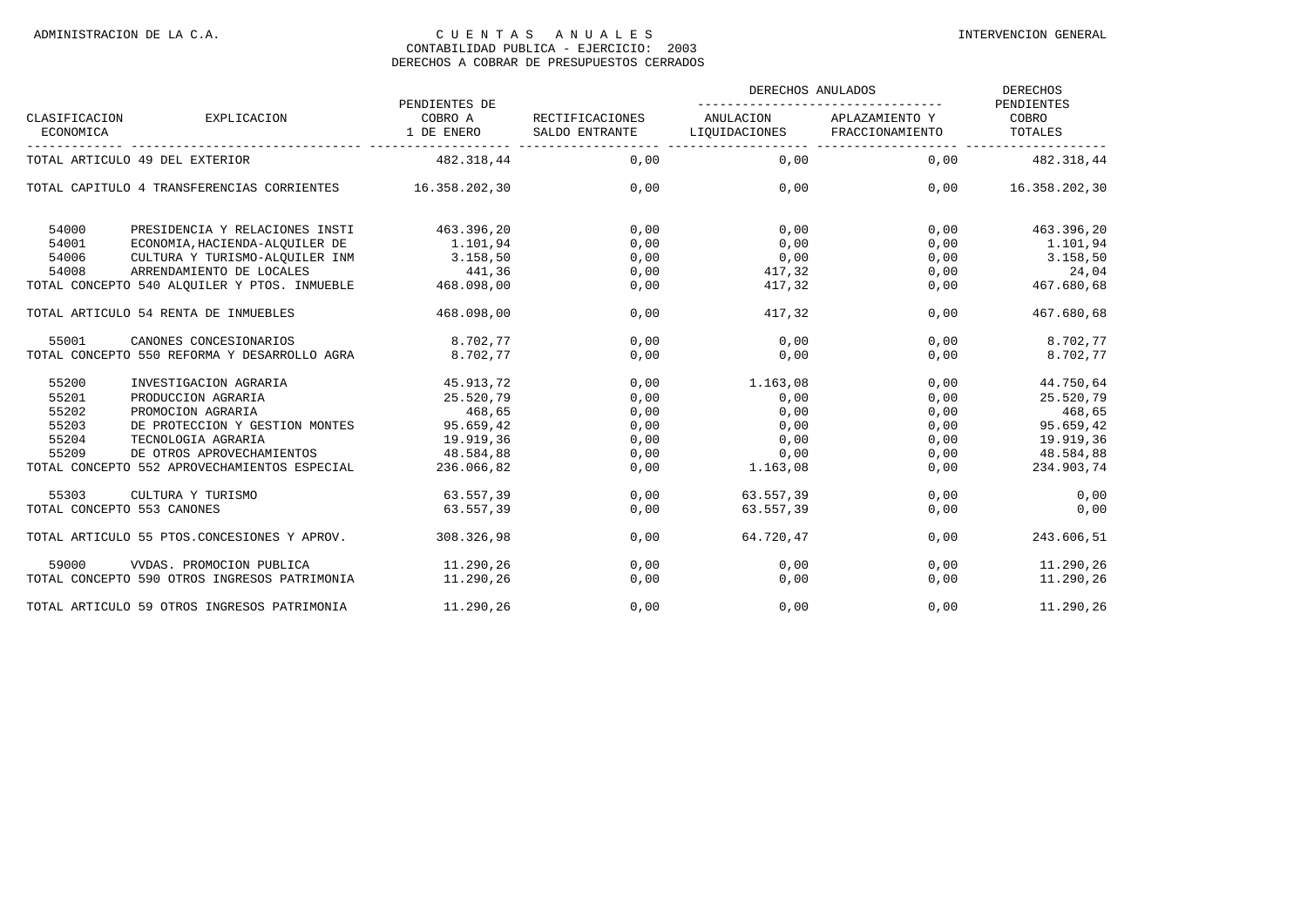|                            |                                               | PENDIENTES DE         | RECTIFICACIONES<br>SALDO ENTRANTE | DERECHOS ANULADOS                          | <b>DERECHOS</b><br>PENDIENTES |                  |
|----------------------------|-----------------------------------------------|-----------------------|-----------------------------------|--------------------------------------------|-------------------------------|------------------|
| CLASIFICACION<br>ECONOMICA | EXPLICACION                                   | COBRO A<br>1 DE ENERO |                                   | ANULACION<br>LIQUIDACIONES FRACCIONAMIENTO | APLAZAMIENTO Y                | COBRO<br>TOTALES |
|                            | TOTAL CAPITULO 5 INGRESOS PATRIMONIALES       | 787.715,24            |                                   | 0,00 65.137,79                             | 0.00                          | 722.577.45       |
| 60009                      | DEL I.S.V.A.                                  | 281.901.43            | 0.00                              | 0.00                                       | 0.00                          | 281.901,43       |
|                            | TOTAL CONCEPTO 600 VENTA DE TERRENOS          | 281.901.43            | 0,00                              | 0,00                                       | 0,00                          | 281.901,43       |
|                            | TOTAL ARTICULO 60 DE TERRENOS                 | 281.901.43            | 0,00                              | 0.00                                       | 0.00                          | 281.901,43       |
| 61009                      | DEL I.S.V.A.                                  | 6.413,62              | 0,00                              | 0,00                                       | 0,00                          | 6.413,62         |
|                            | TOTAL CONCEPTO 610 VENTA DE INVERSIONES REAL  | 6.413.62              | 0,00                              | 0.00                                       | 0.00                          | 6.413, 62        |
|                            | TOTAL ARTICULO 61 DE LAS DEMAS INVERSIONES    | 6.413.62              | 0,00                              | 0.00                                       | 0.00                          | 6.413, 62        |
|                            | TOTAL CAPITULO 6 ENAJENACION INVERSIONES R    | 288.315,05            | 0,00                              | 0.00                                       | 0.00                          | 288.315,05       |
| 70309                      | OTRAS                                         | 43.757.59             | 0,00                              | 0,00                                       | 0,00                          | 43.757,59        |
|                            | TOTAL CONCEPTO 703 SUBVENCIONES DE ECONOMIA   | 43.757.59             | 0,00                              | 0.00                                       | 0,00                          | 43.757.59        |
| 70505                      | ORD. Y MEJ. EXPLOT. GANADERAS                 | 90.155,01             | 0,00                              | 0.00                                       | 0,00                          | 90.155,01        |
| 70506                      | CAMPAÑA DE SANIDAD ANIMAL                     | 0,01                  | 0,00                              | 0,00                                       | 0,00                          | 0,01             |
| 70513                      | PROYECTOS SEMILLAS, VIVEROS Y                 | 0,01<br>57.080,88     | 0,00                              | 57.080,88                                  | 0,00                          | 0,00             |
| 70516                      | AYUDAS I.F.O.P.                               | 0, 30                 | 0,00                              | 0,00                                       | 0,00                          | 0, 30            |
| 70518                      | CONTROL LECHERO                               | 11,426,00             | 0,00                              | 11.426,00                                  | 0,00                          | 0,00             |
| 70529                      | ERRADICACION E.E.B                            | 169.812,00            | 0,00                              | 0,00                                       | 0,00                          | 169.812,00       |
| 70530                      | S.I.G. OLEICOLA DE ARAGON                     | 534.182,00            | 0,00                              | 0,00                                       | 0,00                          | 534.182,00       |
|                            | TOTAL CONCEPTO 705 SUBV. DE AGRICULTURA, PESC | 862.656,20            | 0,00                              | 68.506,88                                  | 0,00                          | 794.149,32       |
| 70600                      | PLANER-PLAN AHORRO Y EFICACIA                 | 149,08                | 0,00                              | 0,00                                       | 0,00                          | 149,08           |
|                            | TOTAL CONCEPTO 706 SUBV. DE INDUSTRIA Y ENER  | 149,08                | 0,00                              | 0,00                                       | 0,00                          | 149,08           |
| 70809                      | OTRAS SUBV.DE CAPITAL                         | 1.542.310,57          | 0.00                              | 0.00                                       | 0.00                          | 1.542.310,57     |
|                            | TOTAL CONCEPTO 708 SUBV. DE TRABAJO Y ASUNTOS | 1.542.310,57          | 0,00                              | 0,00                                       | 0,00                          | 1.542.310,57     |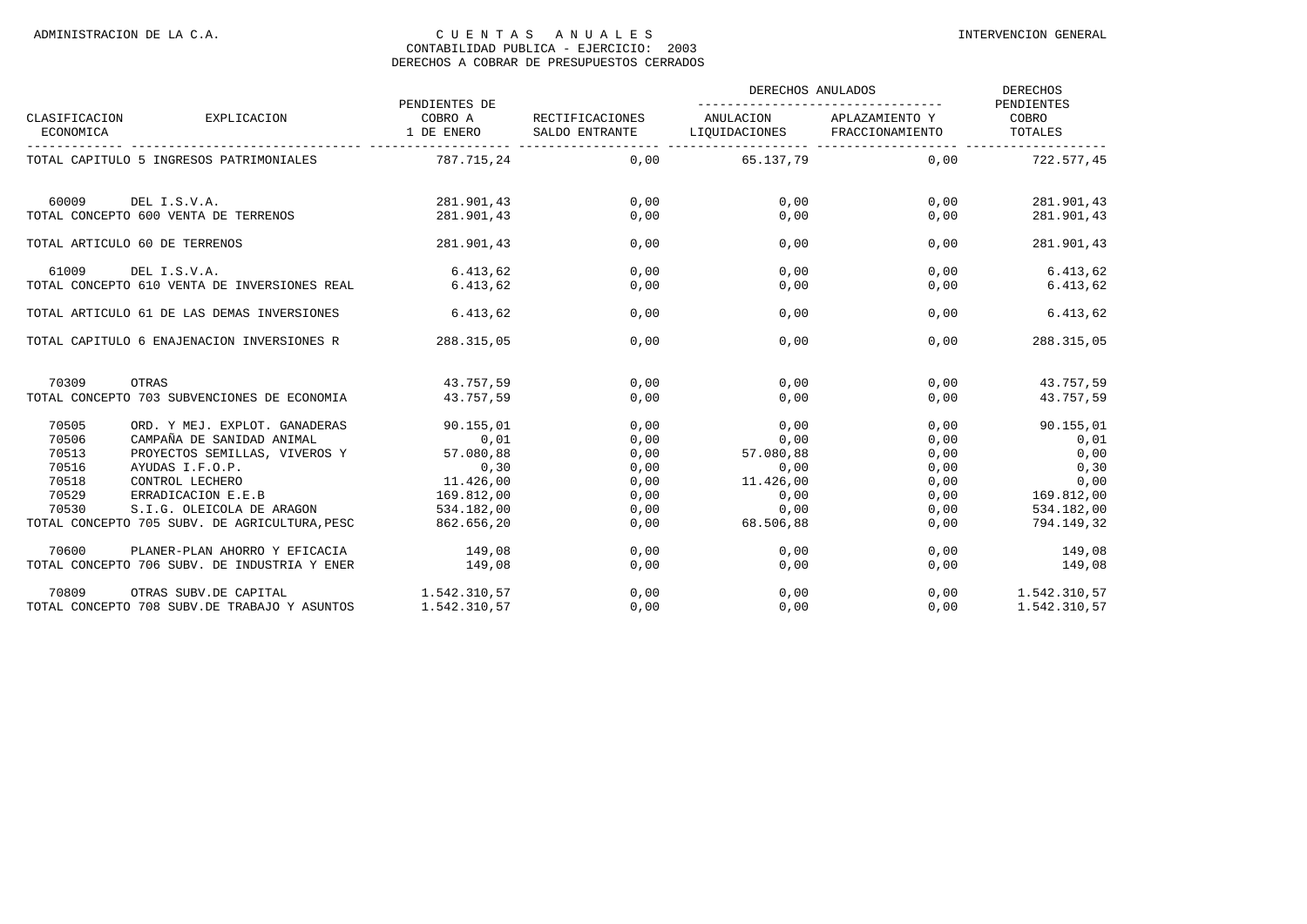|                            |                                             |                                        | RECTIFICACIONES<br>SALDO ENTRANTE | DERECHOS ANULADOS          | <b>DERECHOS</b><br>PENDIENTES     |                                    |
|----------------------------|---------------------------------------------|----------------------------------------|-----------------------------------|----------------------------|-----------------------------------|------------------------------------|
| CLASIFICACION<br>ECONOMICA | EXPLICACION                                 | PENDIENTES DE<br>COBRO A<br>1 DE ENERO |                                   | ANULACION<br>LIQUIDACIONES | APLAZAMIENTO Y<br>FRACCIONAMIENTO | COBRO<br>TOTALES<br>-------------- |
| 70901                      | PLAN ESPECIAL DE TERUEL                     | 14.782.733,28                          | 0,00                              | 0,00                       | 0,00                              | 14.782.733,28                      |
| 70902                      | PLAN DE MINERIA                             | 32.698.702,34                          | 0,00                              | 0,00                       | 0,00                              | 32.698.702,34                      |
| 70906                      | EDUCACION Y CIENCIA                         | 208.551,20                             | 0,00                              | 208.551,20                 | 0,00                              | 0,00                               |
|                            | TOTAL CONCEPTO 709 OTRAS SUBV.DE CAPITAL    | 47.689.986,82                          | 0,00                              | 208.551,20                 | 0,00                              | 47.481.435,62                      |
|                            | TOTAL ARTICULO 70 DEL ESTADO                | 50.138.860,26                          | 0,00                              | 277.058,08                 | 0,00                              | 49.861.802,18                      |
| 72001                      | HOSPITAL ROYO VILLANOVA                     | 901.518,16                             | 0,00                              | 0,00                       | 0,00                              | 901.518,16                         |
|                            | TOTAL CONCEPTO 720 I.N.S.A.L.U.D.           | 901.518,16                             | 0,00                              | 0,00                       | 0,00                              | 901.518,16                         |
| 72109                      | OTRAS (PLAN GERONTOLOGICO)                  | 369.224,58                             | 0,00                              | 0,00                       | 0,00                              | 369.224,58                         |
|                            | TOTAL CONCEPTO 721 I.M.S.E.R.S.O.           | 369.224,58                             | 0,00                              | 0,00                       | 0,00                              | 369.224,58                         |
|                            | TOTAL ARTICULO 72 DE LA SEGURIDAD SOCIAL    | 1,270,742,74                           | 0,00                              | 0,00                       | 0,00                              | 1.270.742,74                       |
| 77008                      | OTRAS TRANSF. DE EMPRESAS                   | 45.785.10                              | 0.00                              | 0,00                       | 0,00                              | 45.785,10                          |
|                            | TOTAL CONCEPTO 770 APORTACIONES DE EMPRESAS | 45.785,10                              | 0,00                              | 0,00                       | 0,00                              | 45.785,10                          |
|                            | TOTAL ARTICULO 77 DE EMPRESAS               | 45.785,10                              | 0,00                              | 0,00                       | 0,00                              | 45.785,10                          |
| 79105                      | CREACION DE REGADIOS                        | 1.213.840,03                           | 0,00                              | 0,00                       | 0,00                              | 1.213.840,03                       |
| 79111                      | PDR.FORMACION                               | 21.640,83                              | 0,00                              | 0,00                       | 0,00                              | 21.640,83                          |
| 79114                      | PDR.CONCENTRACION PARCELARIA                | 123.975,88                             | 0,00                              | 0,00                       | 0,00                              | 123.975,88                         |
| 79118                      | PDR.PROTECCION Y MEDIO AMBIENT              | 505.918,68                             | 0,00                              | 0,00                       | 0,00                              | 505.918,68                         |
| 79119                      | PDR.RECUPERACION DAÑOS DESASTR              | 2.378,72                               | 0,00                              | 0,00                       | 0,00                              | 2.378,72                           |
| 79120                      | APICULTURA                                  | 213.360,00                             | 0,00                              | 206.362,09                 | 0,00                              | 6.997,91                           |
| 79199                      | OTRAS TRANSFERENCIAS DE CAPITA              | 870.637,05                             | 0,00                              | 0,00                       | 0,00                              | 870.637,05                         |
|                            | TOTAL CONCEPTO 791 FEOGA-SECCION GARANTIA   | 2.951.751,19                           | 0,00                              | 206.362,09                 | 0,00                              | 2.745.389,10                       |
|                            | TOTAL ARTICULO 79 DEL EXTERIOR              | 2.951.751,19                           | 0,00                              | 206.362,09                 | 0,00                              | 2.745.389,10                       |
|                            | TOTAL CAPITULO 7 TRANSFERENCIAS DE CAPITAL  | 54.407.139.29                          | 0.00                              | 483.420.17                 | 0.00                              | 53.923.719.12                      |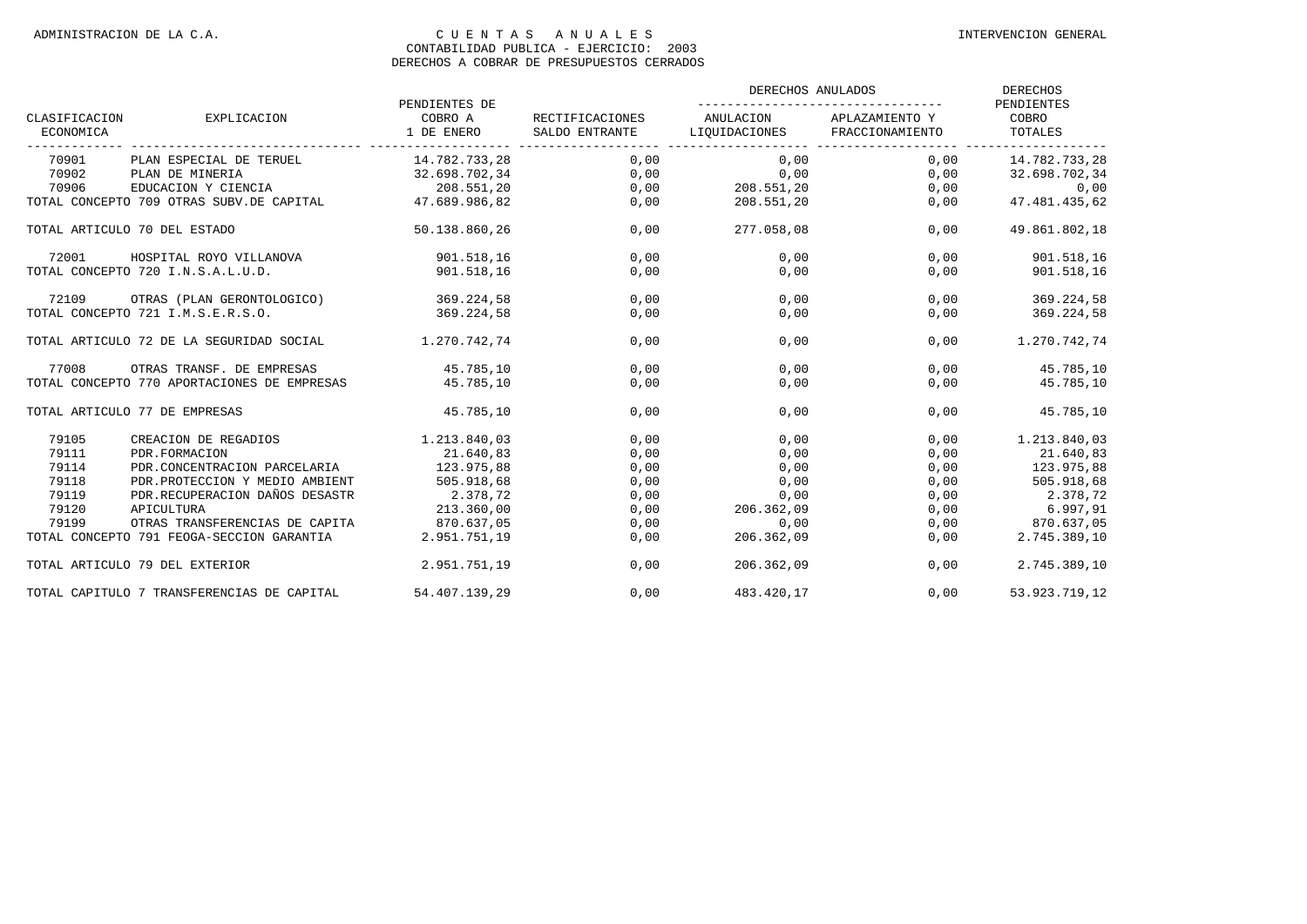|                            |                                             | PENDIENTES DE<br>COBRO A<br>1 DE ENERO |                                   | DERECHOS ANULADOS          |                                   | DERECHOS                       |
|----------------------------|---------------------------------------------|----------------------------------------|-----------------------------------|----------------------------|-----------------------------------|--------------------------------|
| CLASIFICACION<br>ECONOMICA | EXPLICACION                                 |                                        | RECTIFICACIONES<br>SALDO ENTRANTE | ANULACION<br>LIQUIDACIONES | APLAZAMIENTO Y<br>FRACCIONAMIENTO | PENDIENTES<br>COBRO<br>TOTALES |
| 82109                      | REINTEGROS DEL ISVA                         | 1.837.765.98                           | 0,00                              | 0,00                       | 0,00                              | 1.837.765.98                   |
|                            | TOTAL CONCEPTO 821 REINTEGRO DE PRESTAMOS A | 1.837.765,98                           | 0,00                              | 0,00                       | 0,00                              | 1.837.765,98                   |
|                            | TOTAL ARTICULO 82 REINTEGRO DE PRESTAMOS CO | 1.837.765.98                           | 0,00                              | 0,00                       | 0,00                              | 1.837.765.98                   |
|                            | TOTAL CAPITULO 8 ACTIVOS FINANCIEROS        | 1.837.765,98                           | 0,00                              | 0,00                       | 0,00                              | 1.837.765.98                   |
|                            |                                             |                                        |                                   |                            |                                   |                                |
| TOTAL                      |                                             | 117.704.902,15                         | 177.101,86-                       | 4.064.039,13               | 0,00                              | 113.463.761,16                 |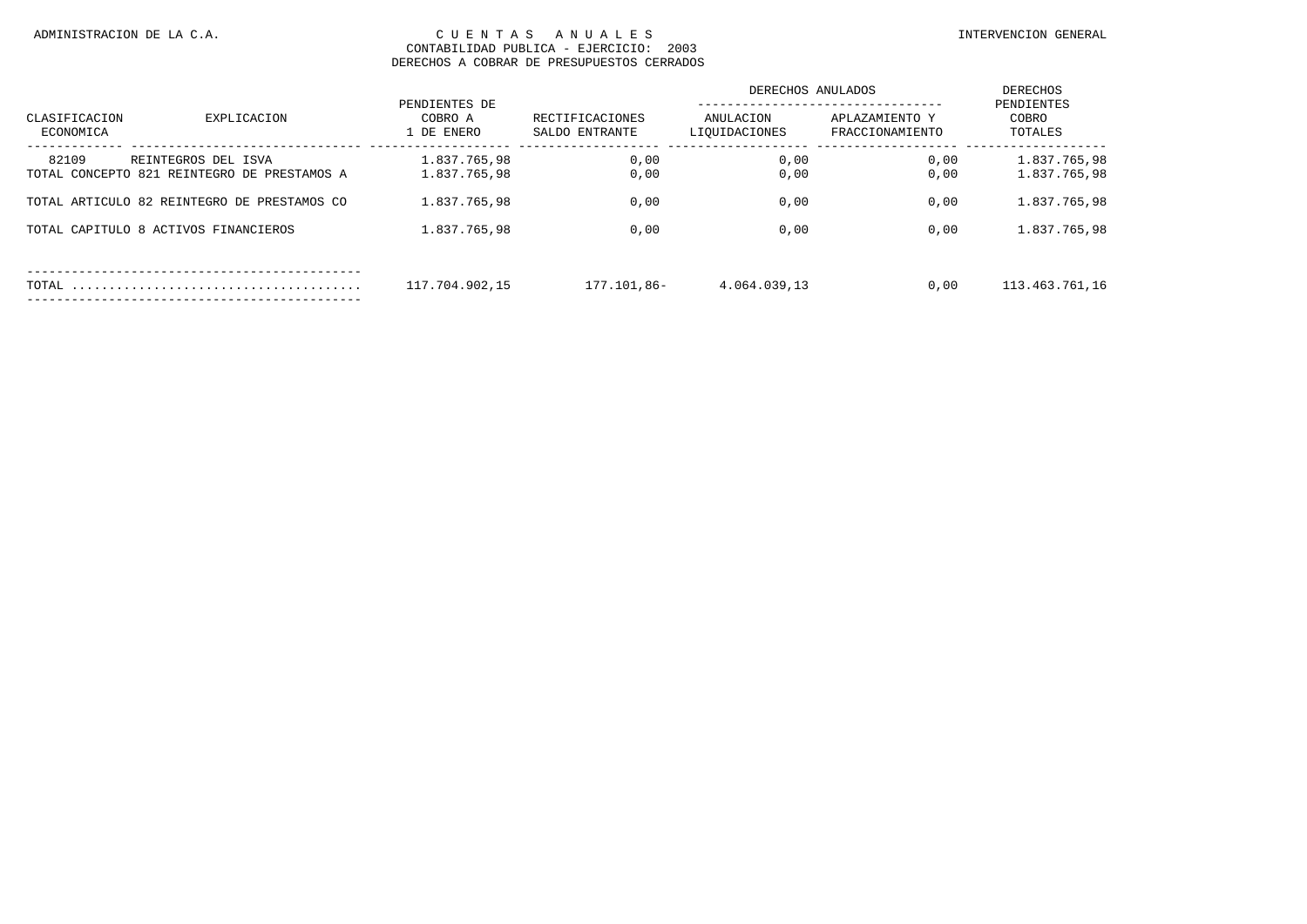|                            |                                                                                                             | <b>DERECHOS</b>                                            |                                                    | DERECHOS CANCELADOS          |                              |                                              | PENDIENTES<br>DE COBRO A                                 |
|----------------------------|-------------------------------------------------------------------------------------------------------------|------------------------------------------------------------|----------------------------------------------------|------------------------------|------------------------------|----------------------------------------------|----------------------------------------------------------|
| CLASIFICACION<br>ECONOMICA | EXPLICACION                                                                                                 | PENDIENTES<br>COBRO TOTALES                                | <b>RECAUDADOS</b>                                  | COBROS EN<br>ESPECIE         | INSOLVENCIAS<br>Y OTRAS      | PRESCRICION                                  | 31 DE<br>DICIEMBRE                                       |
| 11000<br>11001<br>11003    | S/ADQUISICIONES POR<br>RECARGO S/ADOUISICIO<br>DONACIONES<br>TOTAL CONCEPTO 110 IMPUESTO S/SUCES            | 12.517.034,86<br>6.860,58<br>1.375.097,35<br>13.898.992.79 | 4.139.729,81<br>0,00<br>209.458,16<br>4.349.187,97 | 0,00<br>0,00<br>0,00<br>0,00 | 0,00<br>0,00<br>0,00<br>0,00 | 16.602,30<br>0,00<br>28.951,76<br>45.554,06  | 8.360.702,75<br>6.860,58<br>1.136.687,43<br>9.504.250,76 |
| 11100                      | S/PATRIMONIO NETO DE<br>TOTAL CONCEPTO 111 IMPUESTO S/PATRI                                                 | 178.085,74<br>178.085,74                                   | 4.446.42<br>4.446,42                               | 0.00<br>0,00                 | 0.00<br>0,00                 | 0.00<br>0,00                                 | 173.639,32<br>173.639,32                                 |
|                            | TOTAL ARTICULO 11 S/CAPITAL                                                                                 | 14.077.078.53                                              | 4.353.634.39                                       | 0,00                         | 0,00                         | 45.554.06                                    | 9.677.890,08                                             |
|                            | TOTAL CAPITULO 1 IMPUESTOS DIRECT                                                                           | 14.077.078.53                                              | 4.353.634.39                                       | 0,00                         | 0,00                         | 45.554.06                                    | 9.677.890.08                                             |
| 20000<br>20001<br>20002    | S/TRANSMISIONES PATR<br>S/OPERACIONES SOCIET<br>S/TRANSMISIONES DE V<br>TOTAL CONCEPTO 200 IMPUESTO S/TRANS | 13.444.934,89<br>159.645,26<br>2.512,46<br>13.607.092,61   | 1.254.083,22<br>63.888,01<br>0.00<br>1.317.971,23  | 0.00<br>0,00<br>0.00<br>0,00 | 0.00<br>0,00<br>0,00<br>0,00 | 141.220,54<br>3.013,53<br>0.00<br>144.234,07 | 12.049.631,13<br>92.743,72<br>2.512,46<br>12.144.887,31  |
| 20100                      | EFECTOS TIMBRADOS Y<br>TOTAL CONCEPTO 201 INGRESOS S/ACTOS                                                  | 1.999.770,70<br>1.999.770.70                               | 223.146,45<br>223.146,45                           | 0,00<br>0,00                 | 0,00<br>0,00                 | 82.581,34<br>82.581,34                       | 1.694.042,91<br>1.694.042,91                             |
|                            | TOTAL ARTICULO 20 S/TRANSMISIONES                                                                           | 15.606.863,31                                              | 1.541.117,68                                       | 0,00                         | 0,00                         | 226.815.41                                   | 13.838.930,22                                            |
| 22000<br>22005<br>22009    | S/ ADOUISICIONES<br>SOBRE DETERMINADOS M<br>MINORISTAS DE HIDROC<br>TOTAL CONCEPTO 220 IMPUESTOS ESPECI     | 2.780,01<br>2.544.362,98<br>105.490,59<br>2.652.633,58     | 0,00<br>2.544.362,98<br>105.490,59<br>2.649.853,57 | 0.00<br>0.00<br>0,00<br>0,00 | 0,00<br>0,00<br>0,00<br>0,00 | 2.780,01<br>0.00<br>0,00<br>2.780,01         | 0,00<br>0,00<br>0,00<br>0,00                             |
|                            | TOTAL ARTICULO 22 SOBRE CONSUMOS E                                                                          | 2.652.633,58                                               | 2.649.853,57                                       | 0,00                         | 0,00                         | 2.780,01                                     | 0,00                                                     |
|                            | TOTAL CAPITULO 2 IMPUESTOS INDIRE                                                                           | 18.259.496.89                                              | 4.190.971,25                                       | 0,00                         | 0,00                         | 229.595,42                                   | 13.838.930,22                                            |
| 30106                      | CULTURA Y TURISMO<br>TOTAL CONCEPTO 301 VENTA DE PUBLICA                                                    | 9.034,68<br>9.034.68                                       | 8.813.60<br>8.813.60                               | 0,00<br>0,00                 | 0,00<br>0,00                 | 0.00<br>0.00                                 | 221,08<br>221,08                                         |
|                            | TOTAL ARTICULO 30 VENTA DE BIENES                                                                           | 9.034,68                                                   | 8.813,60                                           | 0,00                         | 0,00                         | 0,00                                         | 221,08                                                   |
| 31000<br>31001             | SUSCRIPCION Y VENTA<br>ANUNCIOS B.O.A.<br>TOTAL CONCEPTO 310 BOLETIN OFICIAL                                | 51.114.97<br>229,05<br>51.344,02                           | 51.114.97<br>0.00<br>51.114,97                     | 0.00<br>0.00<br>0,00         | 0,00<br>0.00<br>0,00         | 0.00<br>0.00<br>0,00                         | 0,00<br>229.05<br>229,05                                 |
| 31201                      | CARTOGRAFIA<br>TOTAL CONCEPTO 312 PRESIDENCIA Y RE                                                          | 19.894,05<br>19.894,05                                     | 19.862,95<br>19.862,95                             | 0,00<br>0,00                 | 0,00<br>0,00                 | 0,00<br>0,00                                 | 31,10<br>31,10                                           |
| 31400                      | INSTITUTO TECNOLOGIC                                                                                        | 39.286,96                                                  | 0,00                                               | 0.00                         | 0,00                         | 0.00                                         | 39.286,96                                                |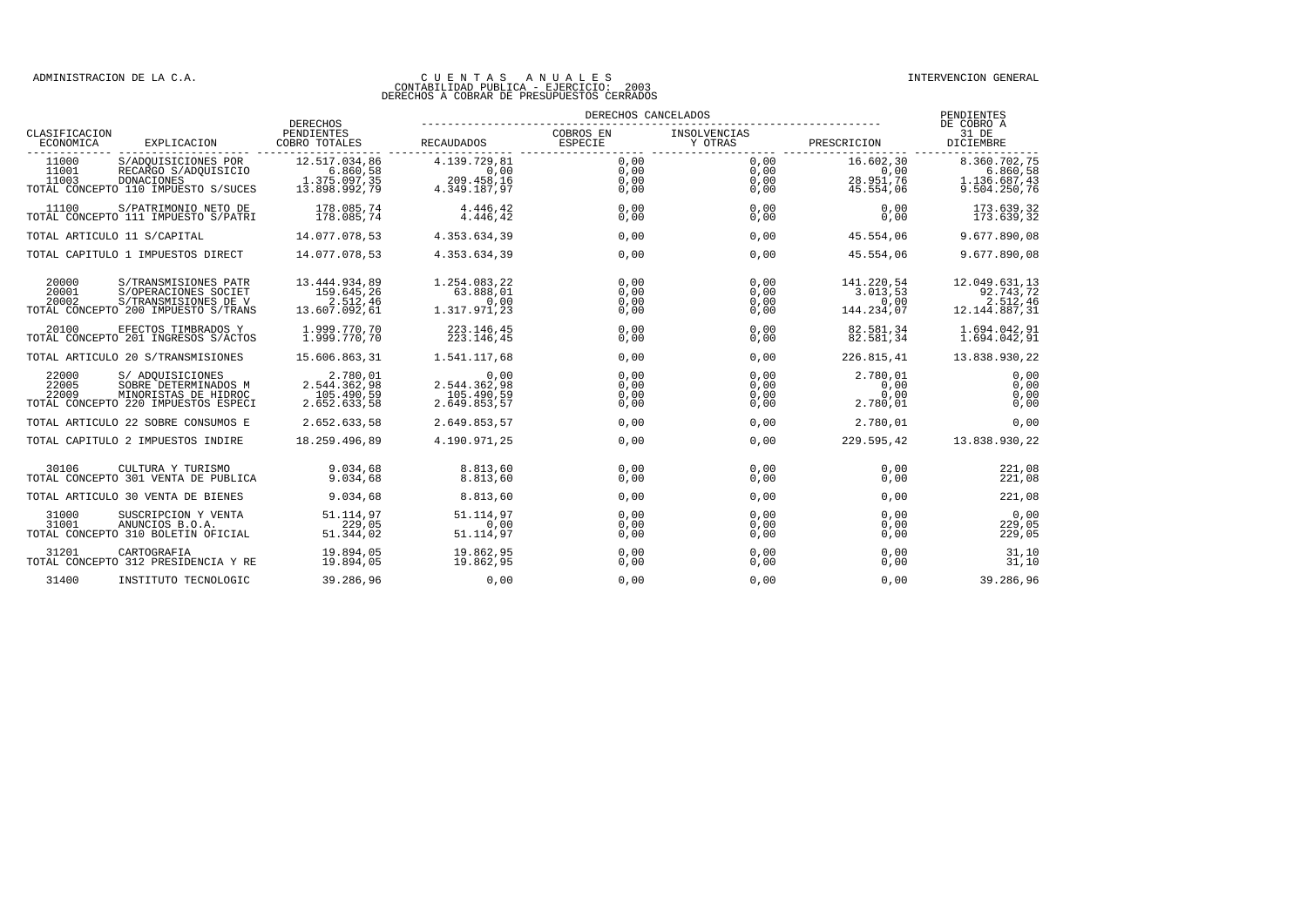|                                                                                                 |                                                                                                                                                                                                                                              |            | $\begin{tabular}{c c c c c} \hline \texttt{CLASIFICATION} & \texttt{DERRECHOS} & \texttt{DERRECHOS} & \texttt{DERECHOS} & \texttt{DERECHOS} & \texttt{DENECEIADOS} & \texttt{DENECEIADOS} & \texttt{DENECEIADOS} & \texttt{DENECEIADOS} & \texttt{DENECEIADOS} & \texttt{DENECEIADOS} & \texttt{DENECEIADOS} & \texttt{DENECEIADOS} & \texttt{DENECEIADOS} & \texttt{DIENENTES} & \texttt{DIENENTES} & \texttt{DIENENTES} & \texttt{DIENE$ |                      |                                                                                                                                                                                                                                                                                                                                                     |                                                                                                                                                                                                                                                                                                                                         |                   |
|-------------------------------------------------------------------------------------------------|----------------------------------------------------------------------------------------------------------------------------------------------------------------------------------------------------------------------------------------------|------------|--------------------------------------------------------------------------------------------------------------------------------------------------------------------------------------------------------------------------------------------------------------------------------------------------------------------------------------------------------------------------------------------------------------------------------------------|----------------------|-----------------------------------------------------------------------------------------------------------------------------------------------------------------------------------------------------------------------------------------------------------------------------------------------------------------------------------------------------|-----------------------------------------------------------------------------------------------------------------------------------------------------------------------------------------------------------------------------------------------------------------------------------------------------------------------------------------|-------------------|
|                                                                                                 |                                                                                                                                                                                                                                              |            |                                                                                                                                                                                                                                                                                                                                                                                                                                            |                      |                                                                                                                                                                                                                                                                                                                                                     |                                                                                                                                                                                                                                                                                                                                         |                   |
|                                                                                                 |                                                                                                                                                                                                                                              |            |                                                                                                                                                                                                                                                                                                                                                                                                                                            |                      |                                                                                                                                                                                                                                                                                                                                                     |                                                                                                                                                                                                                                                                                                                                         |                   |
|                                                                                                 | $\begin{array}{cccccc} 31500 & & \text{HOSPITALES} & \text{DISPENS} & & 653,07 & & 0,00 \\ \text{TOTAL CONCEPTO} & 315 & \text{SANIDAD}, \text{CONSUMO} & & 653,07 & & 0,00 \\ \end{array}$                                                  |            |                                                                                                                                                                                                                                                                                                                                                                                                                                            |                      | $\begin{array}{cccccccc} 0\,,\,0\,0 &&& 0\,,\,0\,0 &&& 0\,,\,0\,0 &&& 0\,,\,0\,0 &&& 0\,,\,0\,0 &&& 0\,,\,0\,0 &&& 0\,,\,0\,0 &&& 0\,,\,0\,0 &&& 0\,,\,0\,0 &&& 0\,,\,0\,0 &&& 0\,,\,0\,0 &&& 0\,,\,0\,0 &&& 0\,,\,0\,0 &&& 0\,,\,0\,0 &&& 0\,,\,0\,0 &&& 0\,,\,0\,0 &&& 0\,,\,0\,0 &&& 0\,,\,0\$                                                   |                                                                                                                                                                                                                                                                                                                                         |                   |
|                                                                                                 | $\begin{tabular}{cccc} 31602 & RESIDENCES & 4.939,67 & 3.411,38 \\ 31603 & ALBERGUES & 15.235,08 & 14.272,80 \\ 31607 & CLOCTAS ALUMNOS ESCUE & 0,17 & 0,00 \\ TOTAL CONCEPTO 316 DE EDUCACION Y C & 20.174,92 & 17.684,18 \\ \end{tabular}$ |            |                                                                                                                                                                                                                                                                                                                                                                                                                                            |                      | $\begin{array}{cccccccc} 0\,, 0\,0 && 0\,, 0\,0 && 0\,, 0\,0 && 0\,, 0\,0 && 0\,, 0\,0 && 0\,, 0\,0 && 0\,, 0\,0 && 0\,, 0\,0 && 0\,, 0\,0 && 0\,, 0\,0 && 0\,, 0\,0 && 0\,, 0\,0 && 0\,, 0\,0 && 0\,, 0\,0 && 0\,, 0\,0 && 0\,, 0\,0 && 0\,, 0\,0 && 0\,, 0\,0 && 0\,, 0\,0 && 0\,, 0\,0 && 0\,, 0\,0 && 0$                                        |                                                                                                                                                                                                                                                                                                                                         |                   |
|                                                                                                 |                                                                                                                                                                                                                                              |            | $0,00$<br>0,00                                                                                                                                                                                                                                                                                                                                                                                                                             | 0,00<br>0,00         |                                                                                                                                                                                                                                                                                                                                                     | $\begin{array}{cccc} 0 \, , \, 0 \, 0 \\ 0 \, , \, 0 \, 0 \\ 0 \, , \, 0 \, 0 \\ \end{array} \hspace{1.5cm} \begin{array}{cccc} 0 \, , \, 0 \, 0 \\ 0 \, , \, 0 \, 0 \\ 1 \, 2 \, , \, 0 \, 8 \\ \end{array} \hspace{1.5cm} \begin{array}{cccc} 1 \, 2 \, , \, 0 \, 8 \\ 1 \, 2 \, , \, 0 \, 8 \\ 1 \, 2 \, , \, 0 \, 8 \\ \end{array}$ |                   |
|                                                                                                 | TOTAL ARTICULO 31 PRESTACIONES DE $131.379.62$ 88.662,10                                                                                                                                                                                     |            |                                                                                                                                                                                                                                                                                                                                                                                                                                            | 0,00                 | 0,00                                                                                                                                                                                                                                                                                                                                                |                                                                                                                                                                                                                                                                                                                                         | 0,00<br>42.717,52 |
| 32000<br>32001                                                                                  | TOTAL CONCEPTO 320 PRESIDENCIA Y RE                                                                                                                                                                                                          |            | $\begin{array}{c} 139,57 \\ 0,00 \\ 139,57 \end{array}$                                                                                                                                                                                                                                                                                                                                                                                    | 0.00<br>0.00<br>0,00 |                                                                                                                                                                                                                                                                                                                                                     | $\begin{array}{cccc} 0 \, , \, 00 \, & 0.00 \, & 1 \, .182 \, , \, 41 \, \\ 0 \, , \, 00 \, & 0 \, , \, 00 \, & 0 \, , \, 00 \, & 1 \, .768 \, , \, 97 \, \end{array}$                                                                                                                                                                  |                   |
| 32100<br>32101<br>32102<br>32103<br>32104<br>32105<br>32106<br>32107<br>32108<br>32109          | TOTAL CONCEPTO 321 OBRAS PUBLICAS,                                                                                                                                                                                                           |            |                                                                                                                                                                                                                                                                                                                                                                                                                                            |                      |                                                                                                                                                                                                                                                                                                                                                     |                                                                                                                                                                                                                                                                                                                                         |                   |
| 32200<br>32201<br>32202<br>32204<br>32205<br>32206<br>32207<br>32209<br>32211<br>32216<br>32217 | TOTAL CONCEPTO 322 AGRICULTURA Y ME                                                                                                                                                                                                          |            |                                                                                                                                                                                                                                                                                                                                                                                                                                            |                      | $\begin{array}{cccccccc} 2.852,77 & & & & & & & 0\,00 & & & & & & 0\,00 & & & & & & 0\,00 & & & & & & 0\,00 & & & & & & 0\,000 & & & & & & & 0\,000 & & & & & & 0\,000 & & & & & & & 0\,000 & & & & & & & 0\,000 & & & & & & & 0\,000 & & & & & & & 0\,000 & & & & & & & 0\,000 & & & & & & & 0\,000 & & & & & & & 0\,000 & & & & & & & 0\,000 & &$ |                                                                                                                                                                                                                                                                                                                                         |                   |
| 32300                                                                                           | TASA 20.01 SERVICIOS                                                                                                                                                                                                                         | 193.526,69 | 2.927,29                                                                                                                                                                                                                                                                                                                                                                                                                                   | 0,00                 | 0.00                                                                                                                                                                                                                                                                                                                                                | 0,00                                                                                                                                                                                                                                                                                                                                    | 190.599,40        |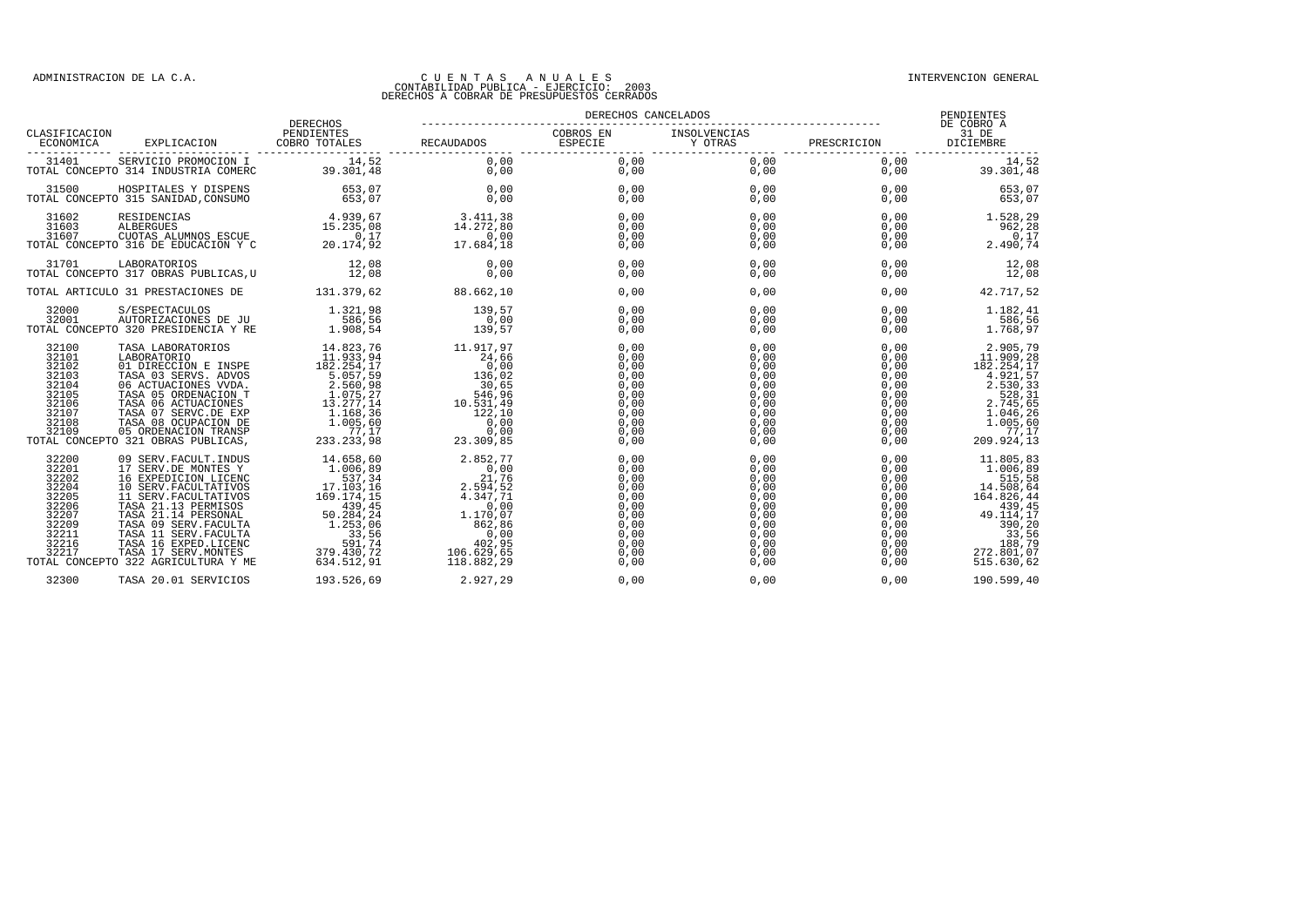|                                  |                                                                                                                                     |                                                                          | DERECHOS CANCELADOS                                   |                                      |                                      |                                      | PENDIENTES<br>DE COBRO A                        |  |
|----------------------------------|-------------------------------------------------------------------------------------------------------------------------------------|--------------------------------------------------------------------------|-------------------------------------------------------|--------------------------------------|--------------------------------------|--------------------------------------|-------------------------------------------------|--|
| CLASIFICACION                    |                                                                                                                                     |                                                                          |                                                       |                                      |                                      |                                      |                                                 |  |
|                                  | TOTAL CONCEPTO 323 SANIDAD, CONSUMO                                                                                                 | 193.526.69                                                               | 2.927.29                                              | 0,00                                 | 0.00                                 | 0.00                                 | 190.599.40                                      |  |
| 32400                            | 13 SERV. SANITARIOS<br>TOTAL CONCEPTO 324 SANIDAD, CONSUMO                                                                          | 17.397,72<br>17.397.72                                                   | $\frac{46}{46}$ , 94<br>46,94                         | 0,00<br>0,00                         |                                      | 0,00<br>0,00                         | 17.350,78<br>17.350,78                          |  |
| 32502<br>32505                   | MAQUINAS RECREATIVAS<br>SERV. ADVO. JUEGOS Y<br>TOTAL CONCEPTO 325 TASA FISCAL S/ E                                                 | 38.150,01<br>2.627.39<br>40.777.40                                       | 23.567,92<br>0,00<br>23.567,92                        | 0,00<br>0,00<br>0,00                 | 0,00<br>0.00<br>0,00                 | 0,00<br>0.00<br>0.00                 | 14.582,09<br>2.627,39<br>17.209,48              |  |
| 32625                            | TASA SERVICIOS REGIS<br>TOTAL CONCEPTO 326 DE EDUCACION Y C                                                                         | 4.381,31<br>4.381.31                                                     | 4.240,76<br>4.240.76                                  | 0,00<br>0,00                         | 0,00<br>0,00                         | 0,00<br>0,00                         | 140,55<br>140,55                                |  |
| 32700<br>32714                   | 14 SERV. ORDEN. INDUST<br>TASA 14 SERV.ORD.ACT<br>TOTAL CONCEPTO 327 DE INDUSTRIA COM                                               | 128.362,27<br>811.329,95<br>939.692.22                                   | 5.253,69<br>565.185,95<br>570.439.64                  | 0,00<br>0,00<br>0,00                 | 0,00<br>0,00<br>0,00                 | 0.00<br>0.00<br>0,00                 | 123.108,58<br>246.144,00<br>369.252,58          |  |
| 32901<br>32903                   | TASA 01 DIRECCION E<br>TASA 03 SERV. ADMVOS.<br>TOTAL CONCEPTO 329 VARIOS DEPARTAME                                                 | 544.542,82<br>38.068,62<br>582.611,44                                    | 497.384,40<br>$23.543,99$<br>520.920                  | 0,00<br>0,00<br>0,00                 | 0,00<br>0.00<br>0,00                 | 0,00<br>0.00<br>0,00                 | 47.158,42<br>14.524,63<br>61.683,05             |  |
|                                  | TOTAL ARTICULO 32 OTRAS TASAS 2.648.042,21                                                                                          |                                                                          | 1.264.482,65                                          | 0,00                                 | 0,00                                 | 0,00                                 | 1.383.559,56                                    |  |
| 33200<br>33201<br>33202<br>33203 | PRECIOS PUBLICOS-LAB<br>PRECIOS PUBLICOS-LAB<br>PRECIOS PÚBLICOS - C<br>PRECIOS PÚBLICOS - C<br>TOTAL CONCEPTO 332 PRECIOS PÚBLICOS | $7.475,14$<br>$7.475,14$<br>$\frac{710}{844}, \frac{40}{55}$<br>9.314,07 | $247,62$<br>3.843,42<br>210,000<br>844,55<br>5.145,59 | 0,00<br>0,00<br>0,00<br>0,00<br>0.00 | 0,00<br>0,00<br>0,00<br>0,00<br>0,00 | 0,00<br>0,00<br>0.00<br>0,00<br>0,00 | 36,36<br>3.631,72<br>500,40<br>0,00<br>4.168,48 |  |
|                                  | TOTAL ARTICULO 33 PRECIOS PÚBLICOS                                                                                                  | 9.314,07                                                                 | 5.145.59                                              | 0.00                                 | 0,00                                 | 0.00                                 | 4.168,48                                        |  |
| 37002                            | MAQUINAS RECREATIVAS<br>TOTAL CONCEPTO 370 TASA FISCAL S/ E                                                                         | 1,203,366,98<br>1.203.366,98                                             | 1.201.541,98<br>1.201.541,98                          | 0,00<br>0,00                         | 0,00<br>0,00                         | 0.00<br>0,00                         | 1.825,00<br>1.825,00                            |  |
|                                  | TOTAL ARTICULO 37 TASA FISCAL S/ E                                                                                                  | 1.203.366.98                                                             | 1.201.541.98                                          | 0,00                                 | 0,00                                 | 0,00                                 | 1.825,00                                        |  |
| 38000                            | VARIOS<br>TOTAL CONCEPTO 380 DE EJERCICIOS CE                                                                                       | 147.535,49<br>147.535,49                                                 | 37.368,89<br>37.368,89                                | 0,00<br>0,00                         | 0,00<br>0,00                         | 0,00<br>0.00                         | 110.166,60<br>110.166,60                        |  |
| 38101                            | ECONOMIA, HACIENDA Y<br>TOTAL CONCEPTO 381 DE PRESUPUESTO C                                                                         | 1.188,60<br>1.188,60                                                     | 0,00<br>0.00                                          | 0,00<br>0.00                         | 0,00<br>0.00                         | 0.00<br>0.00                         | 1.188,60<br>1.188.60                            |  |
|                                  | TOTAL ARTICULO 38 REINTEGRO 148.724,09                                                                                              |                                                                          | 37.368,89                                             | 0,00                                 | 0,00                                 | 0,00                                 | 111.355,20                                      |  |
| 39500<br>39501<br>39502          | OBRAS PUBLICAS, URBAN<br>ECONOMIA, HACIENDA Y<br>OBRAS PUBLICAS, URBAN                                                              | 114.535,96<br>637.982,92<br>1.306.258,74                                 | 0.00<br>0,00<br>0,00                                  | 0.00<br>0,00<br>0,00                 | 0.00<br>0,00<br>0,00                 | 0.00<br>0.00<br>0,00                 | 114.535.96<br>637.982,92<br>1.306.258,74        |  |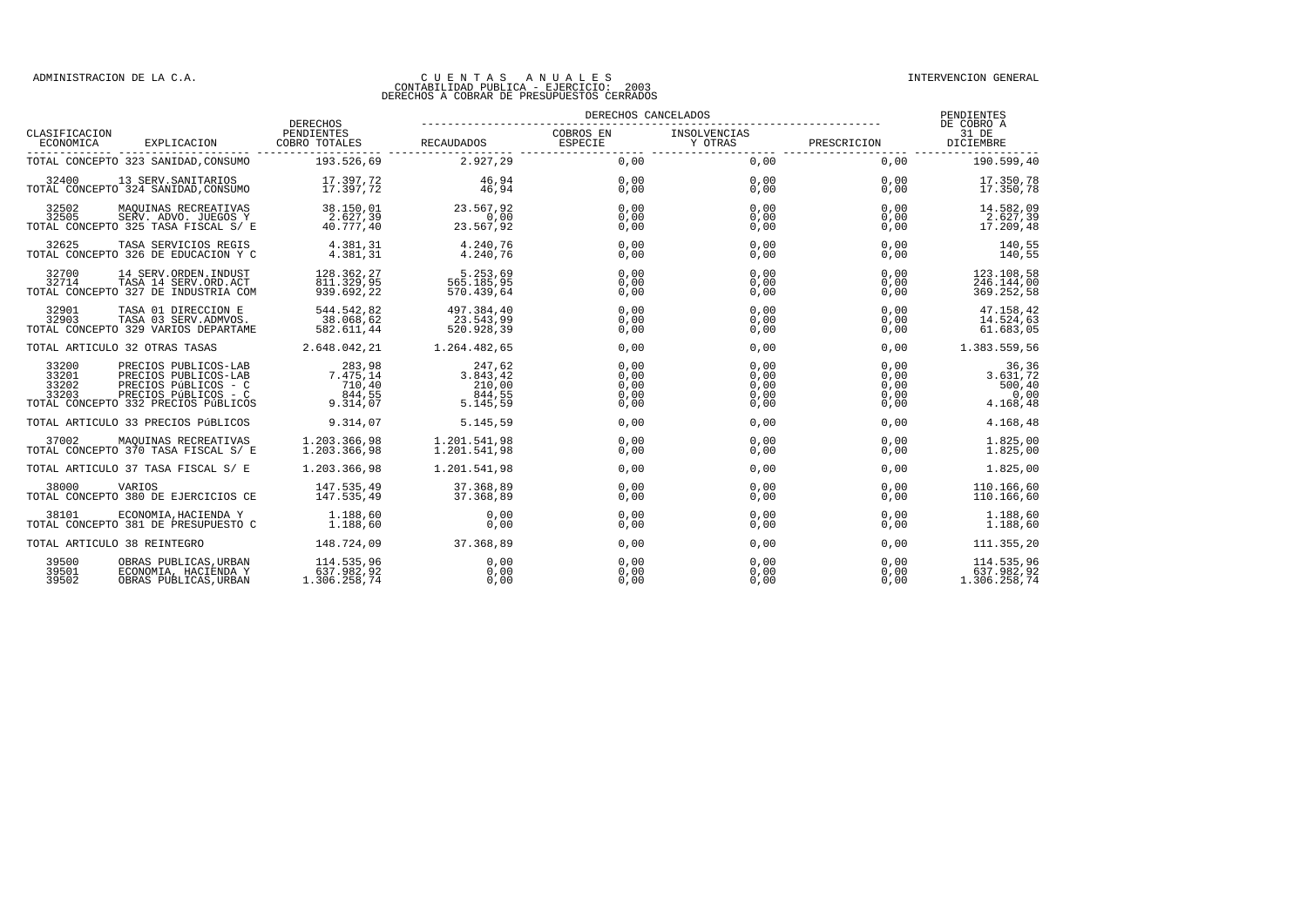|                                                                                                                            |                                                                                                                                                                                                                                                                                                                                                                                             | DERECHOS                                                                                                                                                                                                                   |                                                                                                                                                                                                                                                                                                                                | PENDIENTES<br>DE COBRO A             |                                                                                                                                               |                                                                                                                                                                                                           |                                                                                                                           |
|----------------------------------------------------------------------------------------------------------------------------|---------------------------------------------------------------------------------------------------------------------------------------------------------------------------------------------------------------------------------------------------------------------------------------------------------------------------------------------------------------------------------------------|----------------------------------------------------------------------------------------------------------------------------------------------------------------------------------------------------------------------------|--------------------------------------------------------------------------------------------------------------------------------------------------------------------------------------------------------------------------------------------------------------------------------------------------------------------------------|--------------------------------------|-----------------------------------------------------------------------------------------------------------------------------------------------|-----------------------------------------------------------------------------------------------------------------------------------------------------------------------------------------------------------|---------------------------------------------------------------------------------------------------------------------------|
| CLASIFICACION<br>ECONOMICA                                                                                                 |                                                                                                                                                                                                                                                                                                                                                                                             |                                                                                                                                                                                                                            |                                                                                                                                                                                                                                                                                                                                |                                      |                                                                                                                                               |                                                                                                                                                                                                           |                                                                                                                           |
|                                                                                                                            | $\begin{tabular}{ccccc} \textbf{1.51} & \textbf{2.6} & \textbf{3.6} & \textbf{3.6} & \textbf{3.6} & \textbf{3.6} & \textbf{3.6} & \textbf{3.6} & \textbf{3.6} & \textbf{3.6} & \textbf{3.6} & \textbf{3.6} & \textbf{3.6} & \textbf{3.6} & \textbf{3.6} & \textbf{3.6} & \textbf{3.6} & \textbf{3.6} & \textbf{3.6} & \textbf{3.6} & \textbf{3.6} & \textbf{3.6} & \textbf{3.6} & \textbf{$ |                                                                                                                                                                                                                            |                                                                                                                                                                                                                                                                                                                                |                                      |                                                                                                                                               |                                                                                                                                                                                                           |                                                                                                                           |
|                                                                                                                            |                                                                                                                                                                                                                                                                                                                                                                                             |                                                                                                                                                                                                                            | 52.685,81<br>52.685,81                                                                                                                                                                                                                                                                                                         | 0.00<br>0,00                         |                                                                                                                                               | $\begin{array}{cccc} 0 \, , & 00 & & 181 \, , & 34 & & 148 \, . & 111 \, , & 03 \\ 0 \, , & 00 & & 181 \, , & 34 & & 148 \, . & 111 \, , & 03 \end{array}$                                                |                                                                                                                           |
|                                                                                                                            | TOTAL ARTICULO 39 OTROS INGRESOS 3.846.744.19                                                                                                                                                                                                                                                                                                                                               |                                                                                                                                                                                                                            | 52.685,81                                                                                                                                                                                                                                                                                                                      | 0.00                                 |                                                                                                                                               | 0,00                                                                                                                                                                                                      | 181, 34 3.793.877, 04                                                                                                     |
|                                                                                                                            | TOTAL CAPITULO 3 TASAS Y OTROS IN 7.996.605,84 2.658.700,62                                                                                                                                                                                                                                                                                                                                 |                                                                                                                                                                                                                            |                                                                                                                                                                                                                                                                                                                                | 0,00                                 |                                                                                                                                               | 0,00                                                                                                                                                                                                      | 181, 34 5. 337. 723, 88                                                                                                   |
| 40006                                                                                                                      | TRANSFERENCIAS UNIVE<br>TOTAL CONCEPTO 400 INGRESOS DEL EST                                                                                                                                                                                                                                                                                                                                 | 8.113.663,41<br>8.113.663,41                                                                                                                                                                                               | 8.113.663,41<br>8.113.663,41                                                                                                                                                                                                                                                                                                   | 0.00<br>0,00                         | 0.00<br>0,00                                                                                                                                  | $0,00$<br>0.00<br>0.00                                                                                                                                                                                    | 0,00<br>0,00                                                                                                              |
| 40110                                                                                                                      | ECONOMIA, HACIENDA Y 503.021, 48<br>1991 SERVICIOS TRANSF 503.021, 48<br>TOTAL CONCEPTO 401 SERVICIOS TRANSF                                                                                                                                                                                                                                                                                |                                                                                                                                                                                                                            | 52.017,12<br>52.017,12                                                                                                                                                                                                                                                                                                         | 0,00<br>0,00                         | 0,00<br>0,00                                                                                                                                  |                                                                                                                                                                                                           | 0,00<br>0,00<br>451.004,36                                                                                                |
| 40401<br>40403<br>40405<br>40406<br>40407<br>40408<br>40409<br>40410<br>40411<br>40412<br>40414<br>40415<br>40416<br>40419 | GUARDERIAS INFANTILE<br>PENSIONES ANCIANOS Y<br>PLAN DESARROLLO GITA<br>PREST. BASICAS SERV.<br>PLAN GERONTOLOGICO<br>PREVENCION MALOS TRA<br>ERRADICACION DE LA P<br>PLAN INTEGRAL PERSON<br>APOYO A FAMILIAS MON<br>FAMILIAS DESFAVORECI<br>ORIENTACION FAMILIAR<br>VIOLENCIA FAMILIAR<br>MENORES INFRACTORES<br>PLAN INTEGRACION SOC<br>TOTAL CONCEPTO 404 SUBV. TRABAJO Y A             | 315 310, 76<br>91.864, 311<br>373 .154, 18<br>573 .156, 63<br>615 555, 23<br>45 555, 23<br>46 555, 23<br>46 551<br>71, 021, 93<br>19 .756, 44<br>135 .993, 72<br>20 .915, 23<br>20 .915, 23<br>58.896, 31<br>3.106.409, 94 | $\begin{array}{r} 315 \,, 310 \,, 76 \\ 91 \,, 864 \,, 31 \\ 12 \,, 1184 \,, 15 \\ 1573 \,, 156 \,, 63 \\ 615 \,, 575 \,, 23 \\ 66 \,, 542 \,, 17 \\ 93 \,, 534 \,, 33 \\ 77 \,, 021 \,, 948 \,, 94 \\ 135 \,, 948 \,, 94 \\ 2.283 \,, 72 \\ 20 \,, 915 \,, 22 \\ 28 \,, 896 \,, 31 \\ 3 \,, 106 \,, 184 \,, 82 \\ \end{array$ | 0,00<br>0.00<br>0,00<br>0,00<br>0,00 | $\begin{array}{l} 0\, , \, 0\,0\, \\ 0\, , \, 0\,0\, \\ 0\, , \, 0\,0\, \\ 0\, , \, 0\,0\, \\ 0\, , \, 0\,0\, \\ 0\, , \, 0\,0\, \end{array}$ | $\begin{array}{l} 0\, , \, 00\, \\ 0\, , \, 00\, \\ 0\, , \, 00\, \\ 0\, , \, 00\, \\ 0\, , \, 00\, \\ 0\, , \, 00\, \end{array}$<br>0,00<br>0,00<br>0,00<br>0.00<br>0,00<br>0.00<br>0,00<br>0,00<br>0,00 | 0,00<br>0,00<br>0,00<br>0,00<br>0,00<br>0,00<br>180,30<br>0,00<br>0,00<br>44,82<br>0,00<br>0,00<br>0,00<br>0,00<br>225,12 |
| 40503                                                                                                                      | PREV. Y CONTROL HIDA<br>TOTAL CONCEPTO 405 SUBVENCIONES SAN                                                                                                                                                                                                                                                                                                                                 | 85.575,93<br>85.575.93                                                                                                                                                                                                     | 0,00<br>0,00                                                                                                                                                                                                                                                                                                                   | 0,00<br>0,00                         |                                                                                                                                               | $\begin{smallmatrix} 0 \ 0 \ 0 \ 0 \end{smallmatrix}$                                                                                                                                                     | $0\,,00\,00$<br>85.575,93<br>85.575.93                                                                                    |
| 40708                                                                                                                      | OTRAS SUBV.EDUCACION<br>TOTAL CONCEPTO 407 SUBV. EDUCACION Y                                                                                                                                                                                                                                                                                                                                | 72.121,56<br>72.121,56                                                                                                                                                                                                     | 72.121,00<br>72.121,00                                                                                                                                                                                                                                                                                                         | 0,00<br>0,00                         | 0,00<br>0,00                                                                                                                                  | 0.00<br>0,00                                                                                                                                                                                              | 0,56<br>0,56                                                                                                              |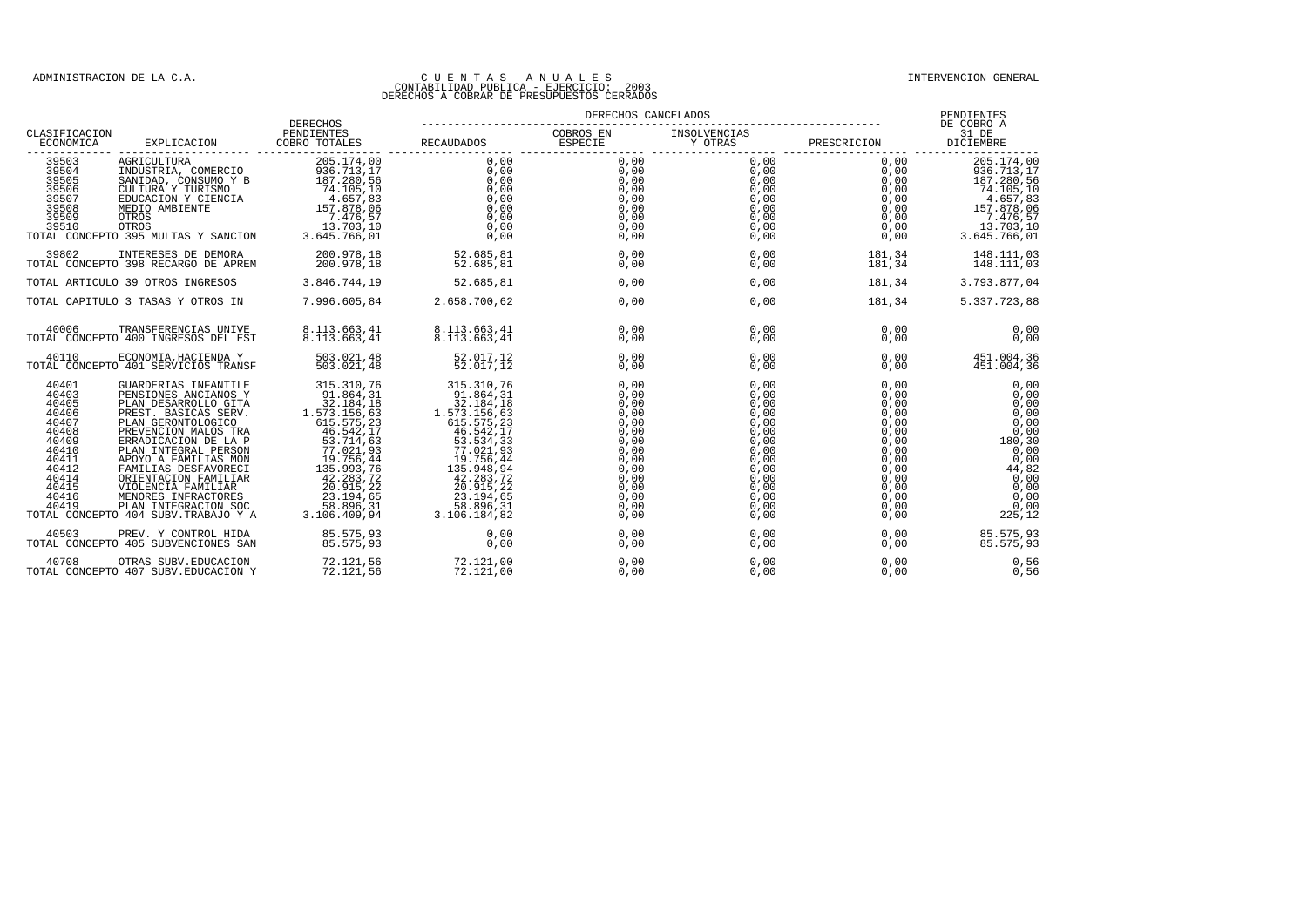|                                                                                                                                                                                                                                    |                                                                                       | DERECHOS CANCELADOS                                                          |                                                      |                                                      | PENDIENTES<br>DE COBRO A                             |                                                                                 |
|------------------------------------------------------------------------------------------------------------------------------------------------------------------------------------------------------------------------------------|---------------------------------------------------------------------------------------|------------------------------------------------------------------------------|------------------------------------------------------|------------------------------------------------------|------------------------------------------------------|---------------------------------------------------------------------------------|
| CLASIFICACION<br>EXPLICACION<br>ECONOMICA                                                                                                                                                                                          | DERECHOS<br>PENDIENTES<br>COBRO TOTALES                                               | RECAUDADOS                                                                   | COBROS EN<br><b>ESPECIE</b>                          | INSOLVENCIAS<br>Y OTRAS                              | PRESCRICION                                          | 31 DE<br>DICIEMBRE                                                              |
| 40900<br>FORMACION CONTINUA<br>TOTAL CONCEPTO 409 OTRAS SUBV.DE AA                                                                                                                                                                 | 0, 23<br>0, 23                                                                        | 0,00<br>0,00                                                                 | 0,00<br>0,00                                         | 0.00<br>0,00                                         | 0.00<br>0,00                                         | 0, 23<br>0,23                                                                   |
| TOTAL ARTICULO 40 DEL ESTADO                                                                                                                                                                                                       | 11.880.792.55                                                                         | 11.343.986,35                                                                | 0.00                                                 | 0.00                                                 | 0.00                                                 | 536.806,20                                                                      |
| 41105<br>PROMOC.EMPLEO SALUD<br>TOTAL CONCEPTO 411 SERVICIO ARAGONE                                                                                                                                                                | 8.733,61<br>8.733,61                                                                  | 0,00<br>0,00                                                                 | 0,00<br>0,00                                         | 0.00<br>0,00                                         | 0,00<br>0,00                                         | 8.733,61<br>8.733,61                                                            |
| 41908<br>OTRAS SUBV. CORRIENT<br>TOTAL CONCEPTO 419 OTROS ORGANISMOS                                                                                                                                                               | 10.292.33<br>10.292,33                                                                | 0.00<br>0,00                                                                 | 0.00<br>0,00                                         | 0.00<br>0,00                                         | 0.00<br>0,00                                         | 10.292,33<br>10.292,33                                                          |
| TOTAL ARTICULO 41 ORGANISMOS AUTON                                                                                                                                                                                                 | 19.025,94                                                                             | 0.00                                                                         | 0,00                                                 | 0,00                                                 | 0,00                                                 | 19.025,94                                                                       |
| 46000<br>DIPUTACION PROV. DE<br>TOTAL CONCEPTO 460 DE DIPUTACIONES                                                                                                                                                                 | 3.976.065,37<br>3.976.065.37                                                          | 2.819.394,69<br>2.819.394.69                                                 | 0,00<br>0,00                                         | 0,00<br>0,00                                         | 0,00<br>0.00                                         | 1.156.670,68<br>1.156.670,68                                                    |
| TOTAL ARTICULO 46 DE CORPORACIONES                                                                                                                                                                                                 | 3.976.065,37                                                                          | 2.819.394,69                                                                 | 0,00                                                 | 0,00                                                 | 0,00                                                 | 1.156.670,68                                                                    |
| 49100<br>AGRICULTURA (PAC)<br>TOTAL CONCEPTO 491 FEOGA- SECCION G                                                                                                                                                                  | 482.318.44<br>482.318.44                                                              | 482.318.44<br>482.318,44                                                     | 0.00<br>0,00                                         | 0.00<br>0.00                                         | 0.00<br>0,00                                         | 0,00<br>0,00                                                                    |
| TOTAL ARTICULO 49 DEL EXTERIOR                                                                                                                                                                                                     | 482.318.44                                                                            | 482.318,44                                                                   | 0.00                                                 | 0.00                                                 | 0.00                                                 | 0.00                                                                            |
| TOTAL CAPITULO 4 TRANSFERENCIAS C                                                                                                                                                                                                  | 16.358.202,30                                                                         | 14.645.699,48                                                                | 0,00                                                 | 0,00                                                 | 0,00                                                 | 1.712.502,82                                                                    |
| 54000<br>PRESIDENCIA Y RELACI<br>54001<br>ECONOMIA, HACIENDA-AL<br>54006<br>CULTURA Y TURISMO-AL<br>54008<br>ARRENDAMIENTO DE LOC<br>TOTAL CONCEPTO 540 ALQUILER Y PTOS.                                                           | 463.396,20<br>1.101,94<br>3.158,50<br>24,04<br>467.680,68                             | 463.396,17<br>1.101,94<br>3.158,50<br>24,04<br>467.680,65                    | 0,00<br>0,00<br>0,00<br>0,00<br>0.00                 | 0.00<br>0,00<br>0.00<br>0.00<br>0,00                 | 0.00<br>0,00<br>0.00<br>0,00<br>0,00                 | 0,03<br>0,00<br>0,00<br>0,00<br>0,03                                            |
| TOTAL ARTICULO 54 RENTA DE INMUEBL                                                                                                                                                                                                 | 467.680.68                                                                            | 467.680.65                                                                   | 0.00                                                 | 0.00                                                 | 0.00                                                 | 0,03                                                                            |
| 55001<br>CANONES CONCESIONARI<br>TOTAL CONCEPTO 550 REFORMA Y DESARR                                                                                                                                                               | 8.702,77<br>8.702,77                                                                  | 8.702,77<br>8.702,77                                                         | 0,00<br>0,00                                         | 0.00<br>0,00                                         | 0.00<br>0,00                                         | 0,00<br>0,00                                                                    |
| 55200<br>INVESTIGACION AGRARI<br>55201<br>PRODUCCION AGRARIA<br>PROMOCION AGRARIA<br>55202<br>55203<br>DE PROTECCION Y GEST<br>55204<br>TECNOLOGIA AGRARIA<br>55209<br>DE OTROS APROVECHAMI<br>TOTAL CONCEPTO 552 APROVECHAMIENTOS | 44.750,64<br>25.520,79<br>468,65<br>95.659,42<br>19.919,36<br>48.584,88<br>234.903.74 | 4.435,49<br>4.241,70<br>0,00<br>90.084,10<br>19.919.36<br>0,00<br>118.680,65 | 0,00<br>0,00<br>0,00<br>0,00<br>0.00<br>0,00<br>0.00 | 0.00<br>0,00<br>0.00<br>0.00<br>0.00<br>0,00<br>0.00 | 0,00<br>0,00<br>0.00<br>0.00<br>0.00<br>0,00<br>0.00 | 40.315,15<br>21.279,09<br>468,65<br>5.575,32<br>0,00<br>48.584,88<br>116.223,09 |
| TOTAL CONCEPTO 553 CANONES                                                                                                                                                                                                         | 0,00                                                                                  | 0,00                                                                         | 0.00                                                 | 0.00                                                 | 0,00                                                 | 0,00                                                                            |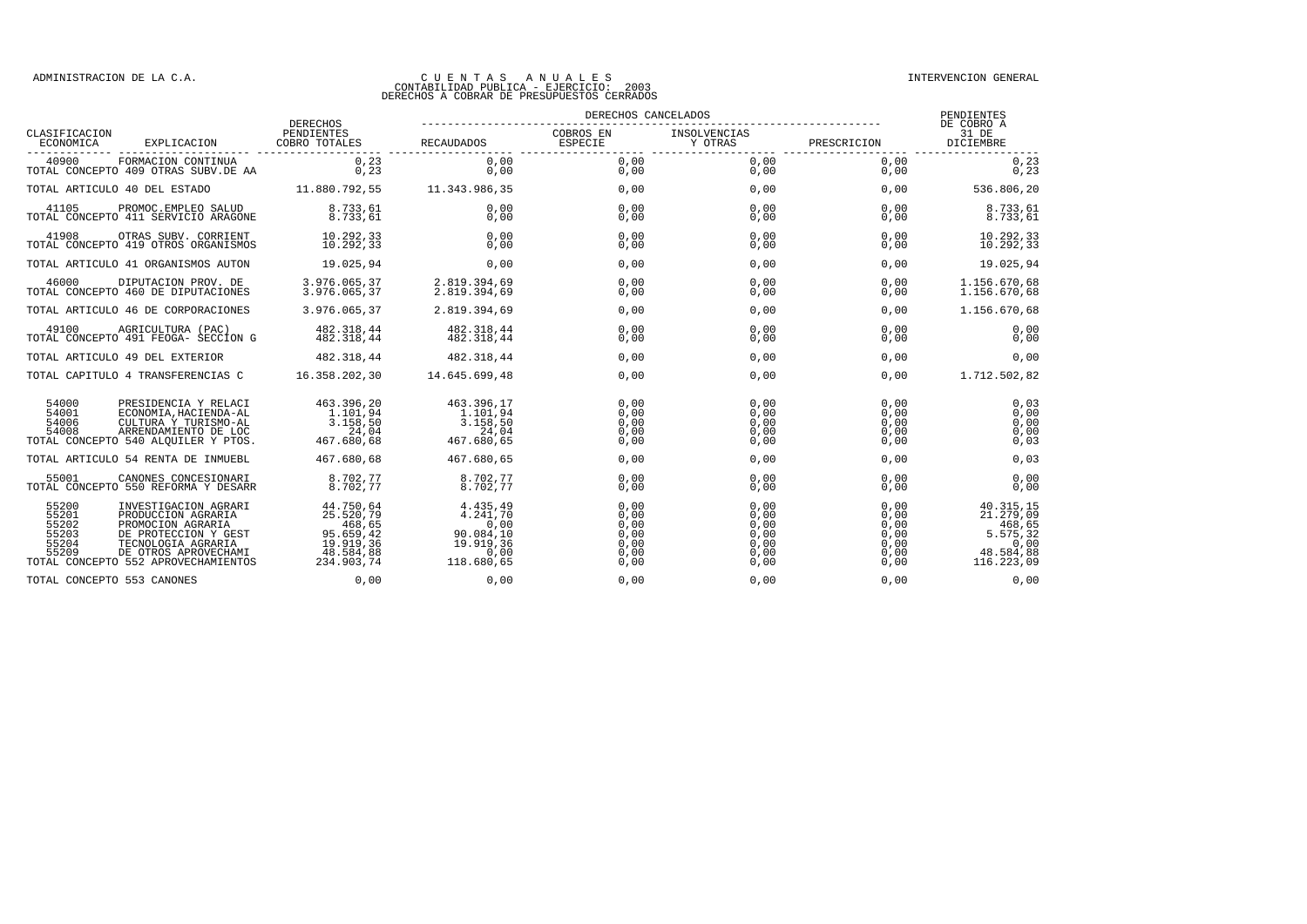|                                           |                                                                                                                                                     |                                                                     | DERECHOS CANCELADOS                                                 |                                              |                                              |                                              | PENDIENTES                                   |
|-------------------------------------------|-----------------------------------------------------------------------------------------------------------------------------------------------------|---------------------------------------------------------------------|---------------------------------------------------------------------|----------------------------------------------|----------------------------------------------|----------------------------------------------|----------------------------------------------|
| CLASIFICACION<br>ECONOMICA                | EXPLICACION                                                                                                                                         | <b>DERECHOS</b><br>PENDIENTES<br>COBRO TOTALES                      | <b>RECAUDADOS</b>                                                   | COBROS EN<br><b>ESPECIE</b>                  | INSOLVENCIAS<br>Y OTRAS                      | PRESCRICION                                  | DE COBRO A<br>31 DE<br>DICIEMBRE             |
|                                           | TOTAL ARTICULO 55 PTOS.CONCESIONES                                                                                                                  | 243.606,51                                                          | 127.383,42                                                          | 0,00                                         | 0,00                                         | 0,00                                         | 116.223,09                                   |
| 59000                                     | VVDAS. PROMOCION PUB<br>TOTAL CONCEPTO 590 OTROS INGRESOS P                                                                                         | 11.290,26<br>11.290,26                                              | 11.290.26<br>11.290.26                                              | 0,00<br>0.00                                 | 0,00<br>0.00                                 | 0.00<br>0.00                                 | 0,00<br>0,00                                 |
|                                           | TOTAL ARTICULO 59 OTROS INGRESOS P                                                                                                                  | 11.290.26                                                           | 11.290,26                                                           | 0.00                                         | 0,00                                         | 0.00                                         | 0.00                                         |
|                                           | TOTAL CAPITULO 5 INGRESOS PATRIMO                                                                                                                   | 722.577.45                                                          | 606.354.33                                                          | 0.00                                         | 0,00                                         | 0.00                                         | 116.223,12                                   |
| 60009                                     | DEL I.S.V.A.<br>TOTAL CONCEPTO 600 VENTA DE TERRENO                                                                                                 | 281.901,43<br>281.901.43                                            | 8.467.31<br>8.467.31                                                | 0.00<br>0,00                                 | 0.00<br>0,00                                 | 0.00<br>0.00                                 | 273.434,12<br>273.434,12                     |
|                                           | TOTAL ARTICULO 60 DE TERRENOS                                                                                                                       | 281.901,43                                                          | 8.467.31                                                            | 0,00                                         | 0,00                                         | 0.00                                         | 273.434,12                                   |
| 61009                                     | DEL I.S.V.A.<br>TOTAL CONCEPTO 610 VENTA DE INVERSI                                                                                                 | 6.413.62<br>6.413.62                                                | 0.00<br>0.00                                                        | 0.00<br>0,00                                 | 0,00<br>0,00                                 | 0.00<br>0,00                                 | 6.413, 62<br>6.413, 62                       |
|                                           | TOTAL ARTICULO 61 DE LAS DEMAS INV                                                                                                                  | 6.413.62                                                            | 0.00                                                                | 0,00                                         | 0,00                                         | 0.00                                         | 6.413, 62                                    |
|                                           | TOTAL CAPITULO 6 ENAJENACION INVE                                                                                                                   | 288.315,05                                                          | 8.467,31                                                            | 0,00                                         | 0,00                                         | 0,00                                         | 279.847,74                                   |
| 70309                                     | <b>OTRAS</b><br>TOTAL CONCEPTO 703 SUBVENCIONES DE                                                                                                  | 43.757,59<br>43.757.59                                              | 0.00<br>0.00                                                        | 0.00<br>0,00                                 | 0.00<br>0,00                                 | 0.00<br>0,00                                 | 43.757,59<br>43.757,59                       |
| 70505<br>70506<br>70516<br>70529<br>70530 | ORD. Y MEJ. EXPLOT.<br>CAMPAÑA DE SANIDAD A<br>AYUDAS I.F.O.P.<br>ERRADICACION E.E.B<br>S.I.G. OLEICOLA DE A<br>TOTAL CONCEPTO 705 SUBV. DE AGRICUL | 90.155.01<br>0,01<br>0,30<br>169.812,00<br>534.182,00<br>794.149,32 | 90.151.83<br>0,00<br>0.00<br>169.812,00<br>534.182,00<br>794.145,83 | 0.00<br>0,00<br>0.00<br>0,00<br>0,00<br>0,00 | 0.00<br>0,00<br>0.00<br>0,00<br>0,00<br>0,00 | 0.00<br>0.00<br>0.00<br>0,00<br>0,00<br>0,00 | 3,18<br>0,01<br>0,30<br>0,00<br>0,00<br>3,49 |
| 70600                                     | PLANER-PLAN AHORRO Y<br>TOTAL CONCEPTO 706 SUBV. DE INDUSTR                                                                                         | 149,08<br>149,08                                                    | 0.00<br>0,00                                                        | 0,00<br>0,00                                 | 0,00<br>0,00                                 | 0.00<br>0,00                                 | 149,08<br>149,08                             |
| 70809                                     | OTRAS SUBV.DE CAPITA<br>TOTAL CONCEPTO 708 SUBV.DE TRABAJO                                                                                          | 1.542.310,57<br>1.542.310,57                                        | 0.00<br>0,00                                                        | 0,00<br>0,00                                 | 0,00<br>0,00                                 | 0.00<br>0,00                                 | 1.542.310,57<br>1.542.310,57                 |
| 70901<br>70902                            | PLAN ESPECIAL DE TER<br>PLAN DE MINERIA<br>TOTAL CONCEPTO 709 OTRAS SUBV.DE CA                                                                      | 14.782.733,28<br>32.698.702,34<br>47.481.435,62                     | 14.782.733,28<br>24.835.905,41<br>39.618.638,69                     | 0,00<br>0,00<br>0,00                         | 0,00<br>0,00<br>0,00                         | 0.00<br>0,00<br>0,00                         | 0,00<br>7.862.796,93<br>7.862.796,93         |
|                                           | TOTAL ARTICULO 70 DEL ESTADO                                                                                                                        | 49.861.802,18                                                       | 40.412.784,52                                                       | 0,00                                         | 0,00                                         | 0.00                                         | 9.449.017,66                                 |
| 72001                                     | HOSPITAL ROYO VILLAN                                                                                                                                | 901.518,16                                                          | 0,00                                                                | 0,00                                         | 0,00                                         | 0,00                                         | 901.518,16                                   |